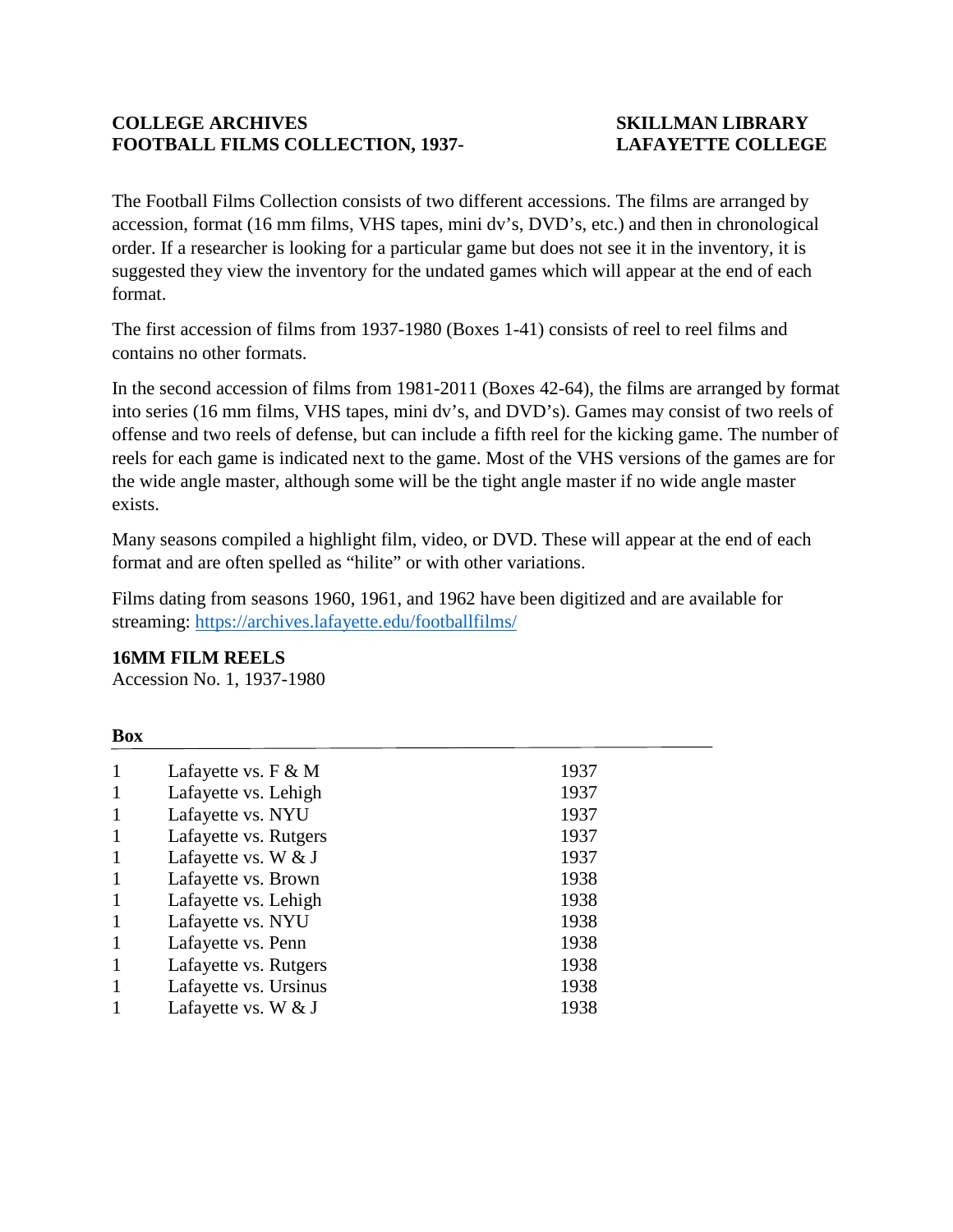| <b>Box</b>    |                           |      |
|---------------|---------------------------|------|
| 2             | Lafayette vs. Dartmouth   | 1939 |
| 2             | Lafayette vs. Gettysburg  | 1939 |
| 2             | Lafayette vs. Lehigh      | 1939 |
| 2             | Lafayette vs. Muhlenberg  | 1939 |
| 2             | Lafayette vs. NYU         | 1939 |
| 2             | Lafayette vs. Rutgers     | 1939 |
| 2             | Lafayette vs. W $&$ J     | 1939 |
| 2             | Lafayette vs. Lehigh      | 1940 |
| 2             | Lafayette vs. W $&$ J     | 1940 |
| 2             | Lafayette vs. W. Maryland | 1940 |
| $\mathcal{D}$ | Lafayette vs. Gettysburg  | 1940 |

| 3             | Lafayette vs. Rutgers     | 1940 |
|---------------|---------------------------|------|
| 3             | Lafayette vs. Brown       | 1941 |
| 3             | Lafayette vs. Bucknell    | 1941 |
| 3             | Lafayette vs. W. Maryland | 1941 |
| 3             | Lafayette vs. NYU         | 1941 |
| 3             | Lafayette vs. Army        | 1942 |
| 3             | Lafayette vs. Brown       | 1942 |
| 3             | Lafayette vs. Bucknell    | 1942 |
| $\mathcal{R}$ | Lafayette vs. Rutgers     | 1942 |

#### **Box**

| $\overline{4}$ | Lafayette vs. Colgate    | 1946 |
|----------------|--------------------------|------|
| $\overline{4}$ | Lafayette vs. Lehigh     | 1946 |
| $\overline{4}$ | Lafayette vs. Muhlenberg | 1946 |
| $\overline{4}$ | Lafayette vs. Penn       | 1946 |
| $\overline{4}$ | Lafayette vs. Rutgers    | 1946 |
| $\overline{4}$ | Lafayette vs. W & J      | 1946 |
| $\overline{4}$ | Lafayette vs. Bucknell   | 1947 |
| $\overline{4}$ | Lafayette vs. Fordham    | 1947 |
| $\overline{4}$ | Lafayette vs. Gettysburg | 1947 |
| $\overline{4}$ | Lafayette vs. Muhlenberg | 1947 |
| $\overline{4}$ | Lafayette vs. Rutgers    | 1947 |

|   | Lafayette vs. Lehigh                             | 1947<br>1947 |
|---|--------------------------------------------------|--------------|
| 5 | Lafayette vs. Scranton<br>Lafayette vs. Syracuse | 1947         |
|   | Lafayette vs. W $&$ J                            | 1947         |
|   | Lafayette vs. Rutgers                            | 1948         |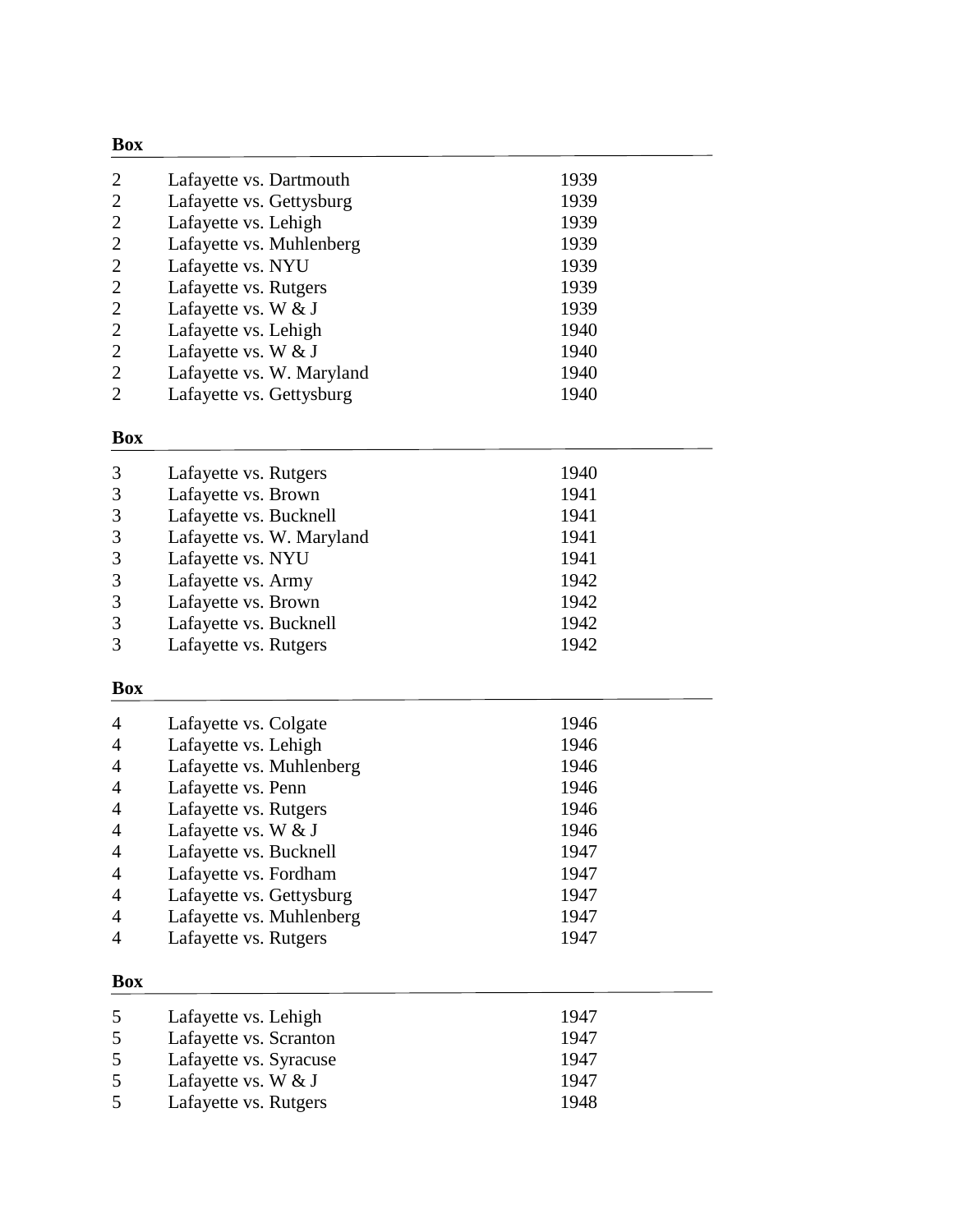|   | Lafayette vs. Muhlenberg | 1949 |
|---|--------------------------|------|
| 5 | Lafayette vs. CW         | 1949 |
|   | Lafayette vs. Bucknell   | 1949 |
| 5 | Lafayette vs. Bucknell   | 1950 |
|   | Lafayette vs. Rutgers    | 1950 |
|   | Lafayette vs. Syracuse   | 1950 |

| 6 | Lafayette vs. Cornell    | 1950 |
|---|--------------------------|------|
| 6 | Lafayette vs. Delaware   | 1950 |
| 6 | Lafayette vs. Fordham    | 1950 |
| 6 | Lafayette vs. Lehigh     | 1950 |
| 6 | Lafayette vs. Muhlenberg | 1950 |
| 6 | Lafayette vs. Scranton   | 1950 |
| 6 | Lafayette vs. Syracuse   | 1951 |
|   |                          |      |

# **Box**

|            | Lafayette vs. Albright   | 1951 |
|------------|--------------------------|------|
|            | Lafayette vs. Delaware   | 1951 |
|            | Lafayette vs. Muhlenberg | 1951 |
|            | Lafayette vs. Princeton  | 1951 |
|            | Lafayette vs. Rutgers    | 1951 |
|            | Lafayette vs. Albright   | 1952 |
|            | Lafayette vs. Rutgers    | 1952 |
| <b>Box</b> |                          |      |
| 8          | Lafayette vs. Bucknell   | 1952 |
| 8          | Lafayette vs. Delaware   | 1952 |
| 8          | Lafayette vs. Lehigh     | 1952 |
| 8          | Lafayette vs. Muhlenberg | 1952 |
| 8          | Lafayette vs. Princeton  | 1952 |
|            |                          |      |

8 Lafayette vs. Yale 1952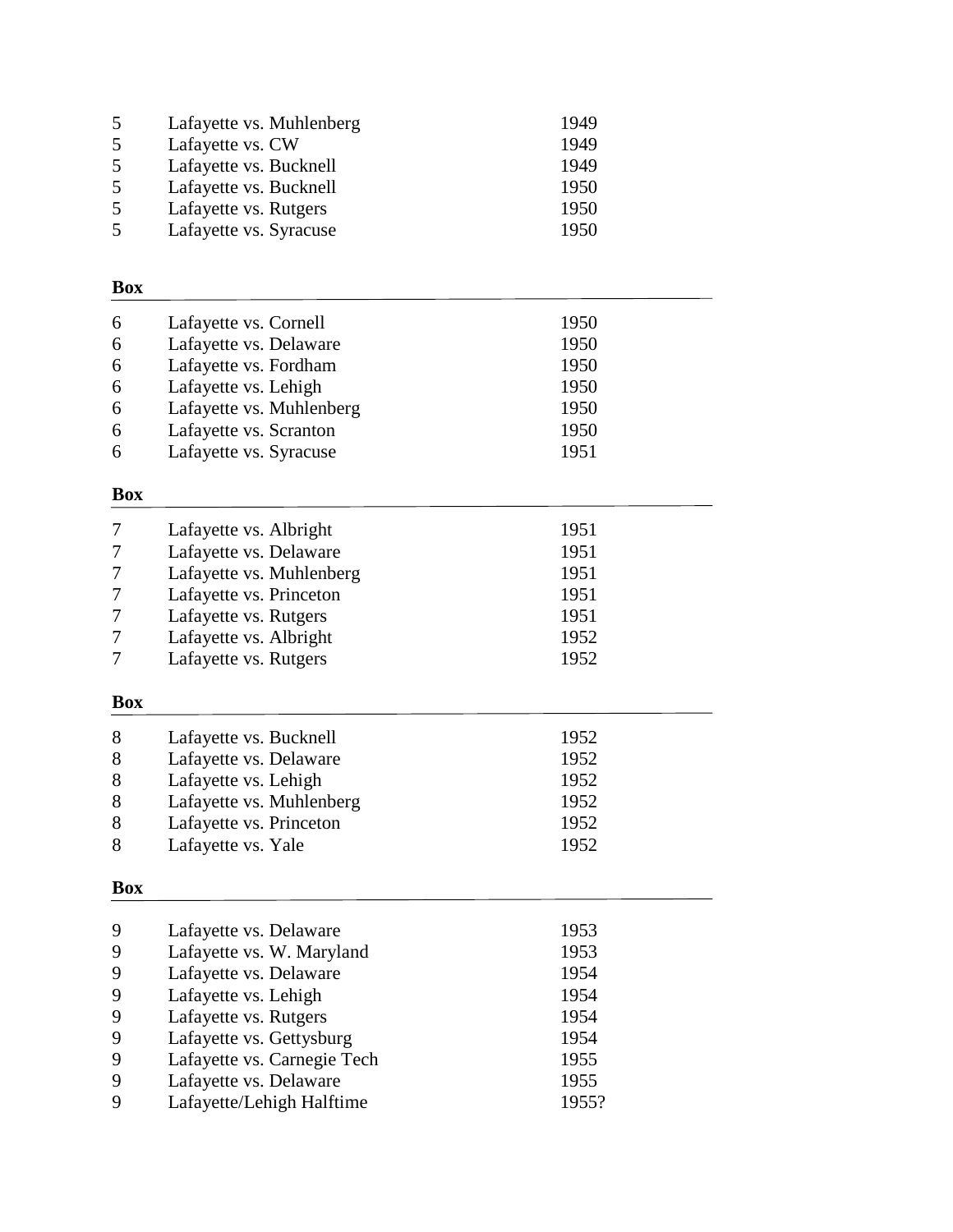| <b>9A</b>  | Lafayette vs. Gettysburg                          | 1955  |
|------------|---------------------------------------------------|-------|
| <b>9A</b>  | Lafayette vs. Muhlenberg                          | 1955  |
| <b>9A</b>  | Lafayette vs. Rutgers                             | 1955  |
| <b>9A</b>  | Lafayette vs. Lehigh                              | 1955  |
| 9A         | Lafayette vs. Muhlenberg                          | 1955  |
| <b>9A</b>  | Lafayette vs. W. Maryland                         | 55/56 |
| <b>9A</b>  | Lafayette vs. Westchester                         | 1955  |
| 9A         | Lafayette vs. Bucknell                            | 1956  |
| <b>Box</b> |                                                   |       |
|            |                                                   |       |
| 10         | Lafayette vs. Gettysburg                          | 1956  |
| 10         | Lafayette vs. Lehigh                              | 1956  |
| 10         | Lafayette vs. Rutgers                             | 1956  |
| 10         | Lafayette vs. Muhlenberg                          | 1958  |
| 10         | Lafayette vs. Rutgers                             | 1958  |
| <b>Box</b> |                                                   |       |
| 11         | Lafayette vs. Bucknell                            | 1959  |
| 11         | Lafayette vs. Delaware                            | 1959  |
| 11         | Lafayette vs. Gettysburg                          | 1959  |
| 11         | Lafayette vs. Hofstra                             | 1959  |
| 11         | Lafayette vs. Muhlenberg                          | 1959  |
| 11         | Lafayette vs. Penn                                | 1959  |
| 11         | Lafayette vs. Pennsylvania                        | 1959  |
| 11         | Lafayette vs. Rutgers                             | 1959  |
| 11         | Lafayette vs. Temple                              | 1959  |
|            |                                                   |       |
| <b>Box</b> |                                                   |       |
| 12         | Lafayette vs. Lehigh                              | 1960  |
| 12         | Lafayette vs. Muhlenberg                          | 1960  |
| 12         | Lafayette vs. Penn                                | 1960  |
| 12         | Lafayette vs. Rutgers                             | 1960  |
| 12         | Lafayette vs. Tufts                               | 1960  |
| Box        |                                                   |       |
| 13         |                                                   | 1960  |
| 13         | Lafayette vs. Gettysburg<br>Lafayette vs. Hofstra | 1960  |
| 13         |                                                   | 1961  |
| 13         | Lafayette vs. Bucknell<br>Lafayette vs. Delaware  | 1961  |
| 13         |                                                   | 1961  |
| 13         | Lafayette vs. Gettysburg<br>Lafayette vs. Lehigh  | 1961  |
| 13         |                                                   | 1961  |
|            | Lafayette vs. Muhlenberg                          |       |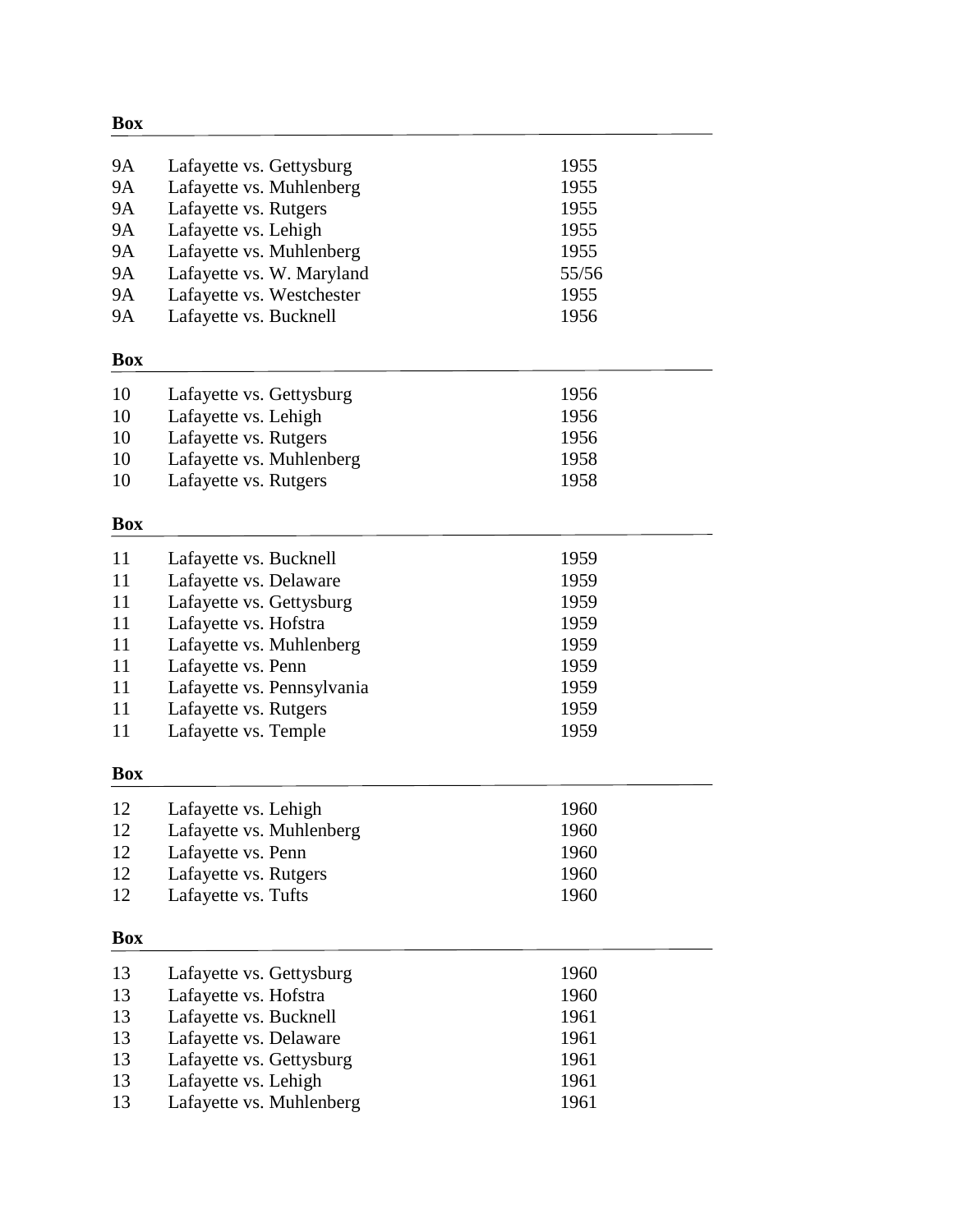| 13 | Lafayette vs. Penn    | 1961 |
|----|-----------------------|------|
| 13 | Lafayette vs. Rutgers | 1961 |
| 13 | Lafayette vs. Tufts   | 1961 |

| 13A Lafayette vs. Bucknell<br>13A Lafayette vs. Delaware<br>13A Lafayette vs. Gettysburg<br>13A Lafayette vs. Muhlenberg<br>13A Lafayette vs. Penn | 1962<br>1962<br>1962<br>1962<br>1962 |
|----------------------------------------------------------------------------------------------------------------------------------------------------|--------------------------------------|
| 13A Lafayette vs. Rutgers                                                                                                                          | 1962                                 |
| 13A Lafayette vs. Temple                                                                                                                           | 1962                                 |

## **Box**

| 14 | Lafayette vs. Temple     | 1962 |
|----|--------------------------|------|
| 14 | Lafayette vs. Waynesburg | 1962 |
| 14 | Lafayette vs. Bucknell   | 1963 |
| 14 | Lafayette vs. Delaware   | 1963 |
| 14 | Lafayette vs. Gettysburg | 1963 |
| 14 | Lafayette vs. Muhlenberg | 1963 |
| 14 | Lafayette vs. Penn       | 1963 |

## **Box**

| 15 | Lafayette vs. Lehigh  | 1963 |
|----|-----------------------|------|
| 15 | Lafayette vs. Rutgers | 1963 |
| 15 | Lafayette vs. Temple  | 1963 |
| 15 | Lafayette vs. Tufts   | 1963 |
| 15 | Lafayette vs. Lehigh  | 1964 |
| 15 | Lafayette vs. Rutgers | 1964 |
| 15 | Lafayette vs. Colgate | 1965 |
| 15 | Lafayette vs. Rutgers | 1965 |

| 16 | Lafayette vs. Delaware | 1965 |
|----|------------------------|------|
| 16 | Lafayette vs. Rutgers  | 1965 |
| 16 | Lafayette vs. Bucknell | 1966 |
| 16 | Lafayette vs. Colgate  | 1966 |
| 16 | Lafayette vs. Delaware | 1966 |
| 16 | Lafayette vs. Harvard  | 1966 |
| 16 | Lafayette vs. Hofstra  | 1966 |
| 16 | Lafayette vs. Rutgers  | 1966 |
| 16 | Lafayette vs. Tufts    | 1966 |
| 16 | Lafayette vs. Lehigh   | 1967 |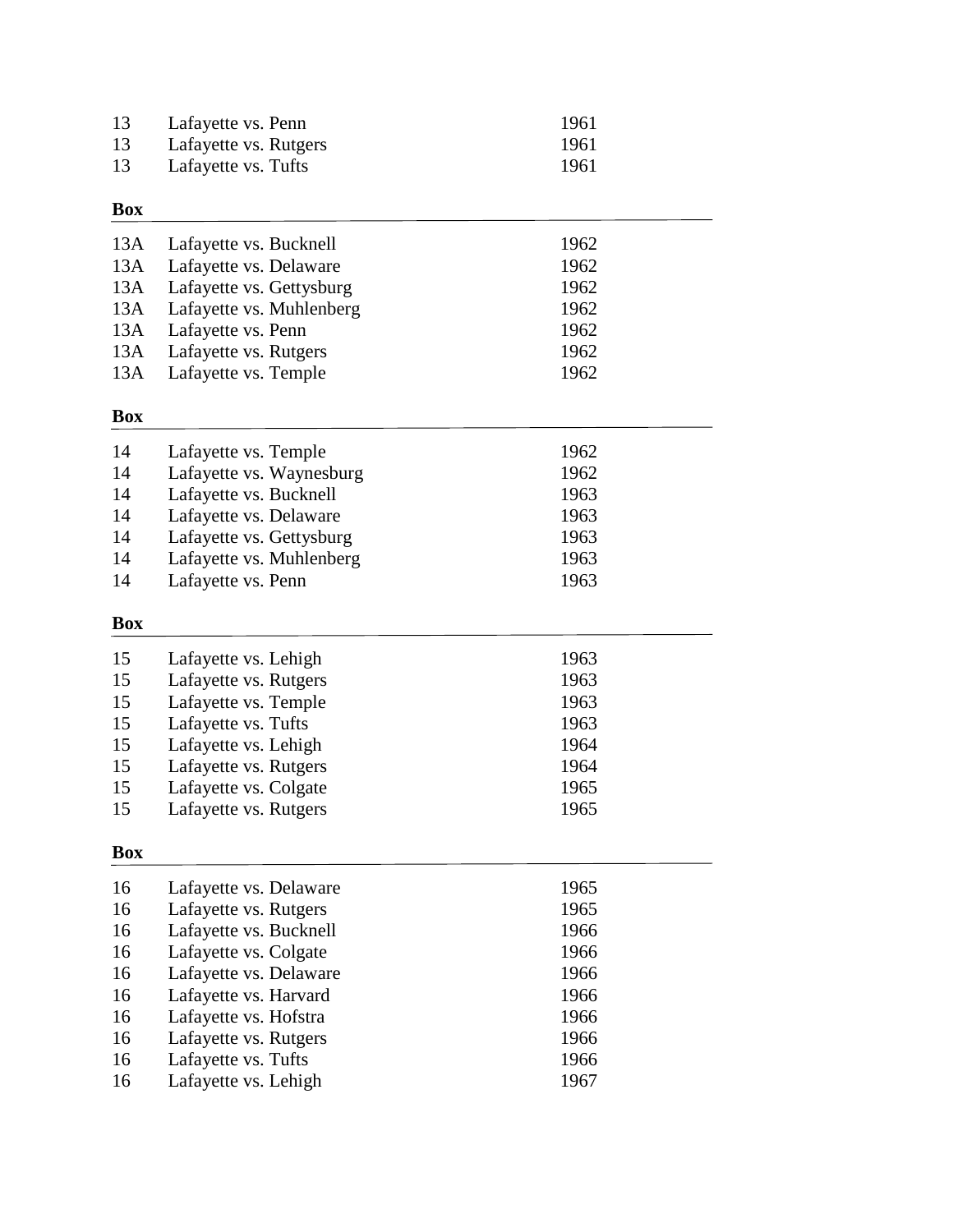| 17 | Lafayette vs. Lehigh           | 1967 |  |
|----|--------------------------------|------|--|
| 17 | Lafayette vs. Bucknell         | 1968 |  |
| 17 | Lafayette vs. Columbia         | 1968 |  |
| 17 | Lafayette vs. Gettysburg       | 1968 |  |
| 17 | Lafayette vs. Hofstra          | 1968 |  |
| 17 | Lafayette vs. Rutgers          | 1967 |  |
| 17 | Lafayette vs. Washington & Lee | 1968 |  |
| 17 | Lafayette vs. Lehigh           | 1968 |  |
| 17 | Lafayette vs. Colgate          | 1968 |  |
| 17 | Lafayette vs. Hofstra          | 1968 |  |
| 17 | Lafayette vs. Gettysburg       | 1968 |  |
| 17 | Lafayette vs. Washington & Lee | 1968 |  |

#### **Box**

| 18 | Lafayette vs. Rutgers    | 1968 |
|----|--------------------------|------|
| 18 | Lafayette vs. Colgate    | 1968 |
| 18 | Lafayette vs. Bucknell   | 1969 |
| 18 | Lafayette vs. Gettysburg | 1969 |
| 18 | Lafayette vs. Hofstra    | 1969 |
| 18 | Lafayette vs. Lehigh     | 1969 |
| 18 | Lafayette vs. Rutgers    | 1969 |
| 18 | Lafayette vs. Bucknell   | 1969 |
|    |                          |      |
| T. |                          |      |

#### **Box**

| 19 | Lafayette vs. Vermont     | 1969 |  |
|----|---------------------------|------|--|
| 19 | Lafayette vs. Stroudsburg | 1970 |  |
| 19 | Lafayette vs. Penn        | 1970 |  |
| 19 | Lafayette vs. Vermont     | 1969 |  |
| 19 | Lafayette vs. Colgate     | 1969 |  |
| 19 | Lafayette vs. Boston U    | 1969 |  |
| 19 | Lafayette Highlights      | 1969 |  |

—

| 20 | Lafayette vs. Bucknell   | 1970 |
|----|--------------------------|------|
| 20 | Lafayette vs. Columbia   | 1970 |
| 20 | Lafayette vs. Davidson   | 1970 |
| 20 | Lafayette vs. Delaware   | 1970 |
| 20 | Lafayette vs. Gettysburg | 1970 |
| 20 | Lafayette vs. Rutgers    | 1970 |
| 20 | Lafayette vs. Vermont    | 1970 |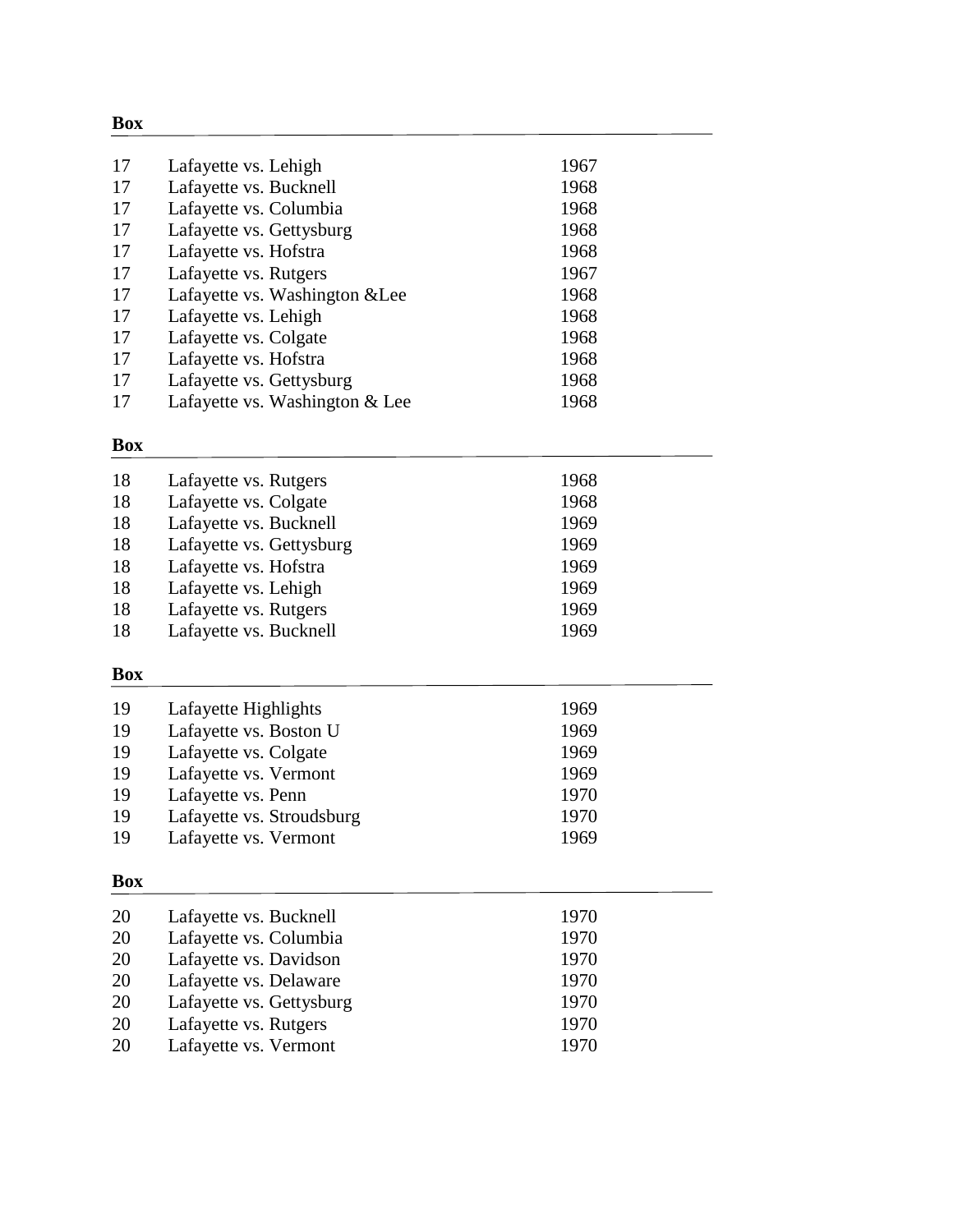| <b>Box</b> |                           |                          |  |
|------------|---------------------------|--------------------------|--|
| 21         | Lafayette vs. Colgate     | 1971                     |  |
| 21         | Lafayette vs. Columbia    | 1971                     |  |
| 21         | Lafayette vs. Delaware    | 1971                     |  |
| 21         | Lafayette vs. Kings Point | 1971                     |  |
| 21         | Lafayette vs. Penn        | 1971                     |  |
| 21         | Lafayette vs. Rutgers     | 1971                     |  |
| <b>Box</b> |                           |                          |  |
| 22         | Lafayette vs. Bucknell    | 1971                     |  |
| 22         | Lafayette vs. Colgate     | 1971                     |  |
| 22         | Lafayette vs. Gettysburg  | 1971                     |  |
| 22         | Lafayette vs. Bucknell    | 1972                     |  |
| 22         | Lafayette vs. Lehigh      | 1972                     |  |
| 22         | Lafayette vs. Maine       | 1972                     |  |
| 22         | Lafayette vs. Rutgers     | 1972                     |  |
| 22         | Lafayette vs. Gettysburg  | $\overline{\mathcal{L}}$ |  |
| <b>Box</b> |                           |                          |  |
| 23         | Lafayette vs. Colgate     | 1972                     |  |
| 23         | Lafayette vs. Delaware    | 1972                     |  |
| 23         | Lafayette vs. Drexel      | 1972                     |  |
| 23         | Lafayette vs. Kings Point | 1972                     |  |
| 23         | Lafayette vs. Penn        | 1972                     |  |
| <b>Box</b> |                           |                          |  |
| 24         | Lafayette vs. Bucknell    | 1973                     |  |
| 24         | Lafayette vs. Colgate     | 1973                     |  |
| 24         | Lafayette vs. Colgate     | 1973                     |  |
| 24         | Lafayette vs. CW Post     | 1973                     |  |
| 24         | Lafayette vs. Drexel      | 1973                     |  |
| 24         | Lafayette vs. Gettysburg  | 1973                     |  |
| 24         | Lafayette vs. Penn        | 1973                     |  |
| <b>Box</b> |                           |                          |  |
| 25         | Lafayette vs. Bucknell    | 1973                     |  |
| 25         | Lafayette vs. Drexel      | 1973                     |  |
| 25         | Lafayette vs. Gettysburg  | 1973                     |  |
| 25         | Lafayette vs. Lehigh      | 1973                     |  |
| 25         | Lafayette vs. Rutgers     | 1973                     |  |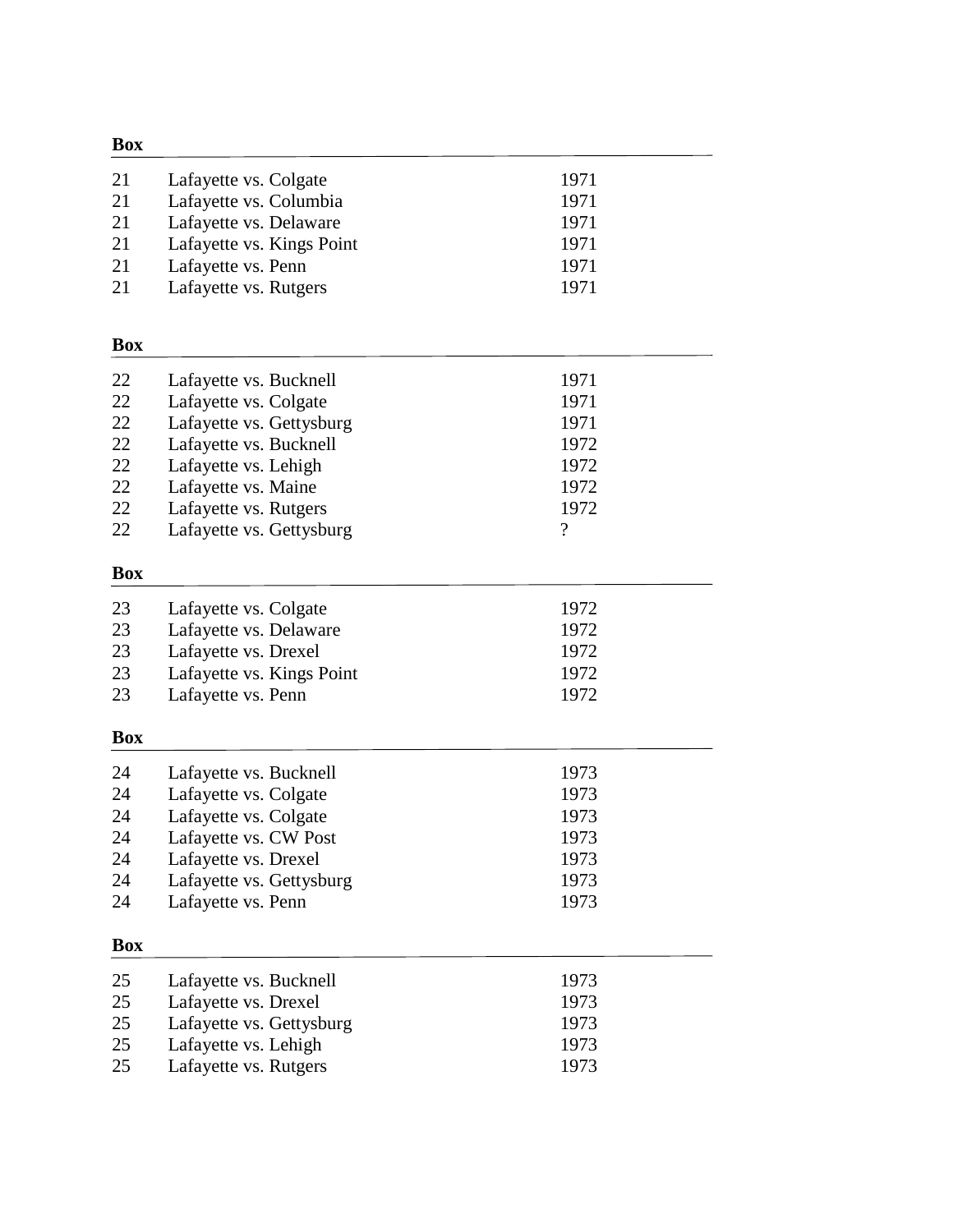| 1974<br>26<br>Lafayette vs. Army                           |  |
|------------------------------------------------------------|--|
| 26<br>Lafayette vs. Kings Point<br>1973                    |  |
| Lafayette vs. Maine<br>1973<br>26                          |  |
| Lafayette vs. Rutgers<br>26<br>1974                        |  |
| <b>Box</b>                                                 |  |
| 27<br>1974<br>Lafayette vs. Colgate                        |  |
| 27<br>Lafayette vs. Columbia<br>1974                       |  |
| 27<br>Lafayette vs. Gettysburg<br>1974?                    |  |
| $\overline{\mathcal{C}}$<br>27<br>Lafayette vs. Gettysburg |  |
| 27<br>1974<br>Lafayette vs. Rutgers                        |  |
| <b>Box</b>                                                 |  |
| 28<br>1974<br>Lafayette vs. Bucknell                       |  |
| 28<br>1974<br>Lafayette vs. Colgate                        |  |
| 28<br>Lafayette vs. Kings Point<br>1974                    |  |
| 28<br>Lafayette vs. Penn<br>1974                           |  |
| <b>Box</b>                                                 |  |
| 29<br>Lafayette vs. Army<br>1974                           |  |
| 29<br>Lafayette vs. Colgate<br>1974                        |  |
| Lafayette vs. Hofstra<br>29<br>1974                        |  |
| Lafayette vs. Lehigh<br>1974<br>29                         |  |
| <b>Box</b>                                                 |  |
| 30<br>1975<br>Lafayette vs. Colgate                        |  |
| 30<br>Lafayette vs. Columbia<br>1975                       |  |
| 30<br>Lafayette vs. Davidson<br>1975                       |  |
| 30<br>Lafayette vs. Kings Point<br>1975                    |  |
| 30<br>Lafayette vs. Penn<br>1975                           |  |
| <b>Box</b>                                                 |  |
| 31<br>Lafayette vs. Hofstra<br>1975                        |  |
| 31<br>Lafayette vs. Lehigh<br>1975                         |  |
| 31<br>Lafayette vs. Lehigh<br>1975                         |  |
| 31<br>1975<br>Lafayette vs. Rutgers                        |  |
| 31<br>Lafayette vs. Columbia<br>1976                       |  |
| 31<br>Lafayette vs. Davidson<br>1976                       |  |
| 31<br>Lafayette vs. Wagner<br>1976                         |  |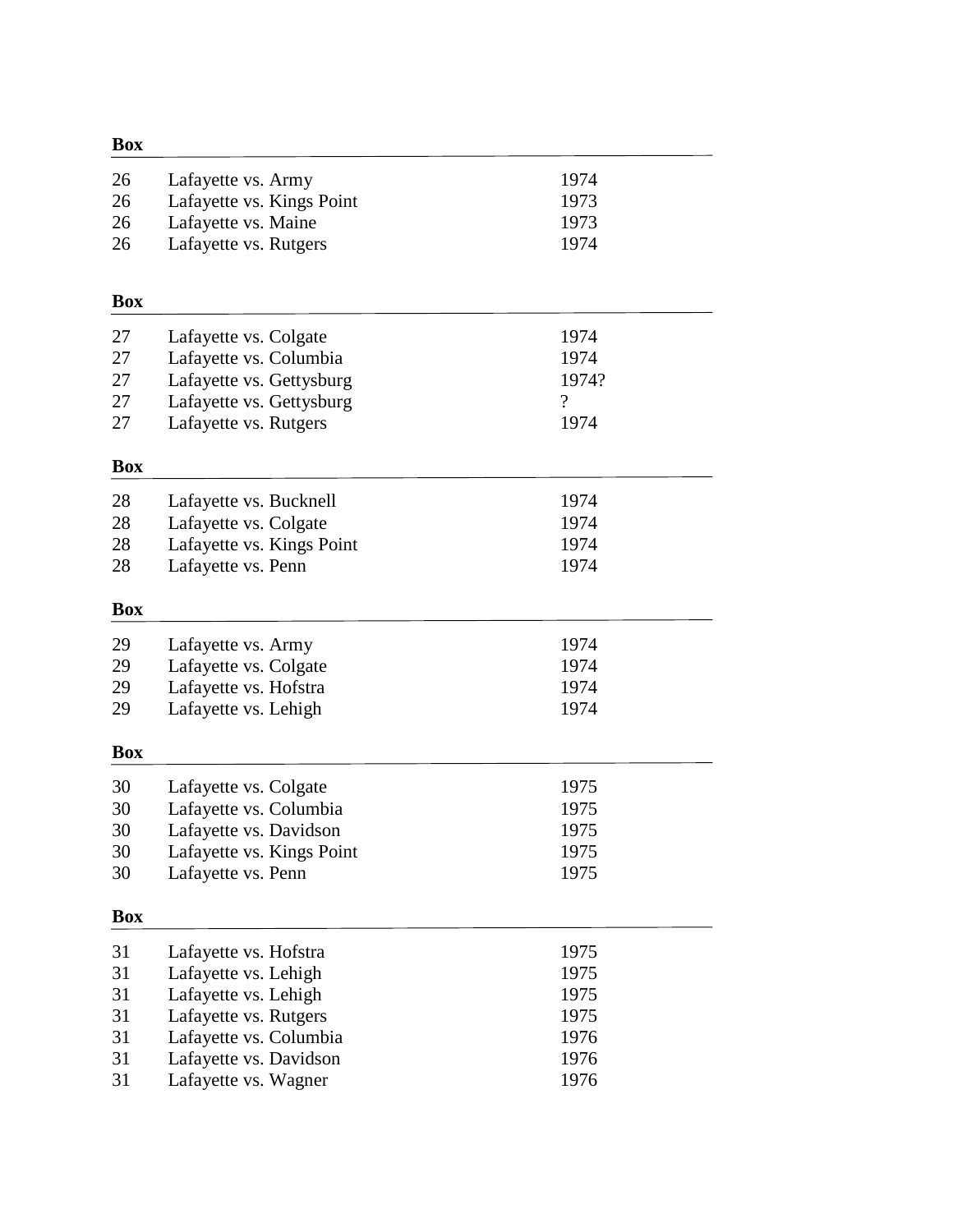| <b>Box</b> |                           |      |
|------------|---------------------------|------|
| 32         | Lafayette vs. Army        | 1976 |
| 32         | Lafayette vs. Army        | 1976 |
| 32         | Lafayette vs. Columbia    | 1976 |
| 32         | Lafayette vs. Gettysburg  | 1976 |
| 32         | Lafayette vs. Penn        | 1976 |
| 32         | Lafayette vs. Penn        | 1976 |
| <b>Box</b> |                           |      |
| 33         | Lafayette vs. Bucknell    | 1976 |
| 33         | Lafayette vs. Colgate     | 1976 |
| 33         | Lafayette vs. Gettysburg  | 1976 |
| 33         | Lafayette vs. Kings Point | 1976 |
| 33         | Lafayette vs. Kings Point | 1976 |
| 33         | Lafayette vs. Lehigh      | 1976 |
| <b>Box</b> |                           |      |
| 34         | Lafayette vs. Bucknell    | 1976 |
| 34         | Lafayette vs. Army        | 1977 |
| 34         | Lafayette vs. Bucknell    | 1977 |
| 34         | Lafayette vs. Colgate     | 1977 |
| 34         | Lafayette vs. Kings Point | 1977 |
| 34         | Lafayette vs. Penn        | 1977 |
| <b>Box</b> |                           |      |
| 35         | Lafayette vs. Davidson    | 1977 |
| 35         | Lafayette vs. Fordham     | 1977 |
| 35         | Lafayette vs. Maine       | 1977 |
| 35         | Lafayette vs. Maine       | 1977 |
| 35         |                           |      |
|            | Lafayette vs. Columbia    | 1977 |
| 35         | Lafayette vs. Columbia    | 1977 |
| <b>Box</b> |                           |      |
| 36         | Lafayette vs. Gettysburg  | 1977 |
| 36         | Lafayette vs. Columbia    | 1978 |
| 36         | Lafayette vs. Davidson    | 1978 |
| 36         | Lafayette vs. Fordham     | 1978 |
| 36         | Lafayette vs. Lehigh      | 1978 |
| 36         | Lafayette vs. Lehigh      | 1978 |
| 36         | Lafayette vs. Penn        | 1978 |
|            |                           |      |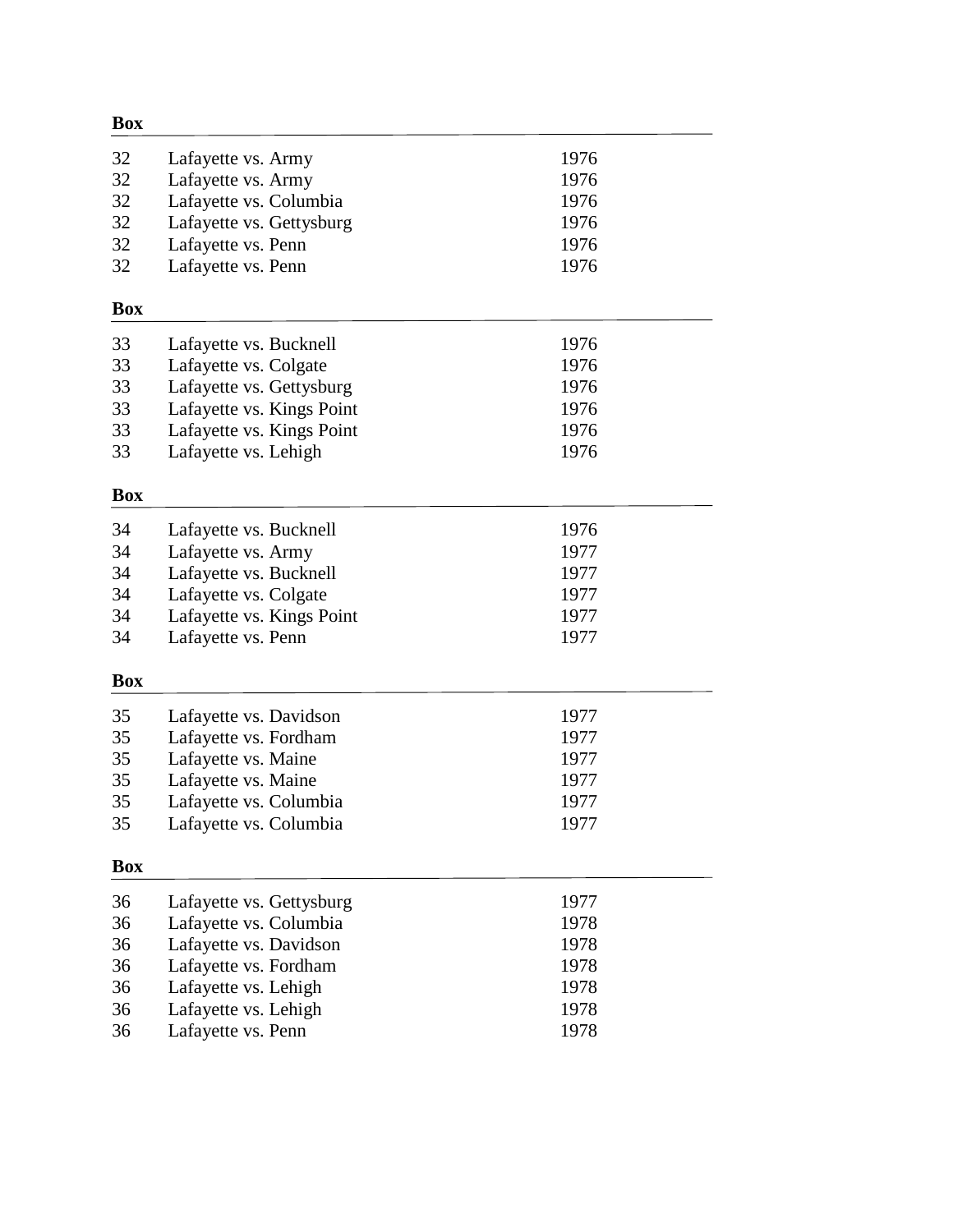| <b>Box</b> |                                   |      |
|------------|-----------------------------------|------|
| 37         | Lafayette vs. Army                | 1978 |
| 37         | Lafayette vs. Army                | 1978 |
| 37         | Lafayette vs. Bucknell            | 1978 |
| 37         | Lafayette vs. Kings Point         | 1978 |
| <b>Box</b> |                                   |      |
| 38         | Lafayette vs. Gettysburg          | 1978 |
| 38         | Lafayette vs. Gettysburg          | 1978 |
| 38         | Lafayette vs. Lehigh              | 1978 |
| 38         | Lafayette vs. Bucknell            | 1979 |
| 38         | Lafayette vs. Colgate             | 1979 |
| 38         | Lafayette vs. Penn                | 1979 |
| <b>Box</b> |                                   |      |
| 39         | Lafayette vs. Davidson            | 1979 |
| 39         | Lafayette vs. Gettysburg          | 1979 |
| 39         | Lafayette vs. Kings Point         | 1979 |
| 39         | Lafayette vs. Maine               | 1979 |
| 39         | Lafayette vs. Maine               | 1979 |
| 39         | Lafayette vs. Wagner              | 1979 |
| 39         | Lafayette vs. Wagner              | 1979 |
| <b>Box</b> |                                   |      |
| 40         | Lafayette vs. Lehigh              | 1979 |
| 40         | Lafayette vs. Central Connecticut | 1980 |
| 40         | Lafayette vs. Columbia            | 1980 |
| 40         | Lafayette vs. Lehigh              | 1980 |
| 40         | Lafayette vs. Maine               | 1980 |
| 40         | Lafayette vs. USMMA               | 1980 |
| <b>Box</b> |                                   |      |
| 41         | Lafayette vs. Bucknell            | 1980 |
| 41         | Lafayette vs. Davidson            | 1980 |
| 41         | Lafayette vs. Penn                | 1980 |
| 41         | Lafayette vs. UNH                 | 1980 |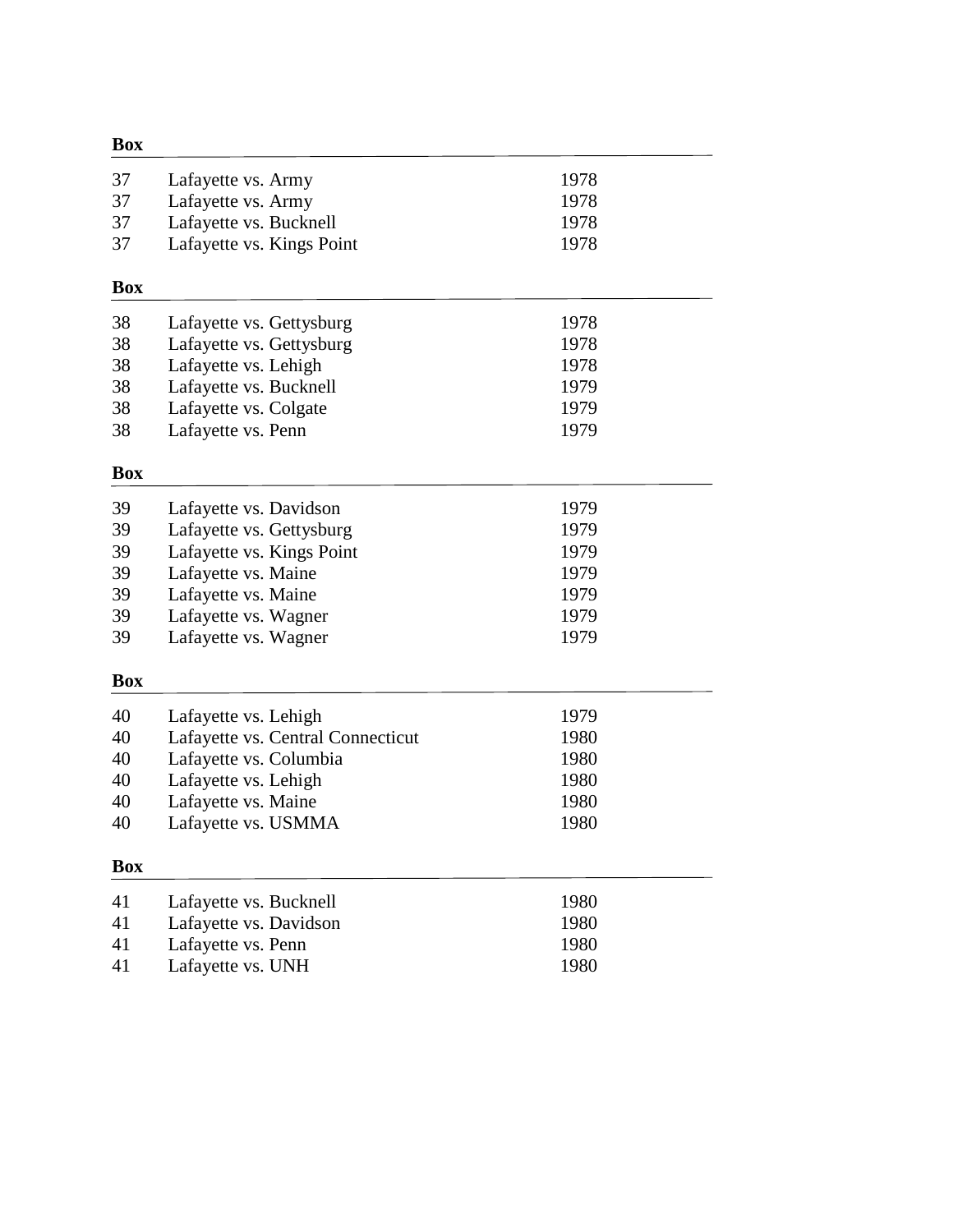Accession No. 2, 1981-2011

The second accession of football films is arranged by series as there are multiple formats.

# **SERIES I: 16 MM FILM REELS**

| 42<br>42<br>42 | Lafayette vs. Central Connecticut (3 reels)<br>Lafayette vs. Davidson (4 reels)<br>Lafayette vs. Columbia (4 reels) | 9/12/81<br>9/19/81<br>9/26/81 |
|----------------|---------------------------------------------------------------------------------------------------------------------|-------------------------------|
| 42             | Lafayette vs. Maine (3 reels)                                                                                       | 10/3/81                       |
| 42             | Lafayette vs. Colgate (4 reels)                                                                                     | 10/17/81                      |
| 42             | Lafayette vs. Gettysburg (3 reels)                                                                                  | 10/24/81                      |
| <b>Box</b>     |                                                                                                                     |                               |
| 43             | Lafayette vs. CW Post (4 reels)                                                                                     | 10/31/81                      |
|                | Lafayette vs. New Hampshire (4 reels)                                                                               | 11/7/81                       |
| 43             | Lafayette vs. Kings Point (3 reels)                                                                                 | 11/14/81                      |
| 43             | Lafayette vs. Army (4 reels)                                                                                        | 1982                          |
| 43             | Lafayette vs. Bucknell (2 reels)                                                                                    | 1982                          |
| 43             | Lafayette vs. Davidson (4 reels)                                                                                    | 1982                          |
| 43             | Lafayette vs. Kutztown (4 reels)                                                                                    | 1982                          |
| <b>Box</b>     |                                                                                                                     |                               |
| 44             | Lafayette vs. Lehigh (4 reels)                                                                                      | 1982                          |
| 44             | Lafayette vs. Maine (2 reels)                                                                                       | 1982                          |
| 44             | Lafayette vs. Penn (4 reels)                                                                                        | 1982                          |
| 44             | Lafayette vs. Princeton (4 reels)                                                                                   | 1982                          |
| 44             | Lafayette vs. URI (4 reels)                                                                                         | 1982                          |
| 44             | Lafayette vs. Wagner (1 reel)                                                                                       | 9/4/82                        |
| 44             | Lafayette vs. East Stroudsburg (3 reels)                                                                            | 1983                          |
| <b>Box</b>     |                                                                                                                     |                               |
| 45             | Lafayette vs. Kutztown (4 reels)                                                                                    | 1983                          |
| 45             | Lafayette vs. Princeton (4 reels)                                                                                   | 1983                          |
| 45             | Lafayette vs. Bucknell (4 reels)                                                                                    | 1984                          |
| 45             | Lafayette vs. Colgate (4 reels)                                                                                     | 1984                          |
| 45             | Lafayette vs. Columbia (4 reels)                                                                                    | 1984                          |
| 45             | Lafayette vs. East Stroudsburg (4 reels)                                                                            | 1984                          |
| <b>Box</b>     |                                                                                                                     |                               |
| 46             | Lafayette vs. Kutztown (4 reels)                                                                                    | 1984                          |
| 46             | Lafayette vs. Lehigh (4 reels)                                                                                      | 1984                          |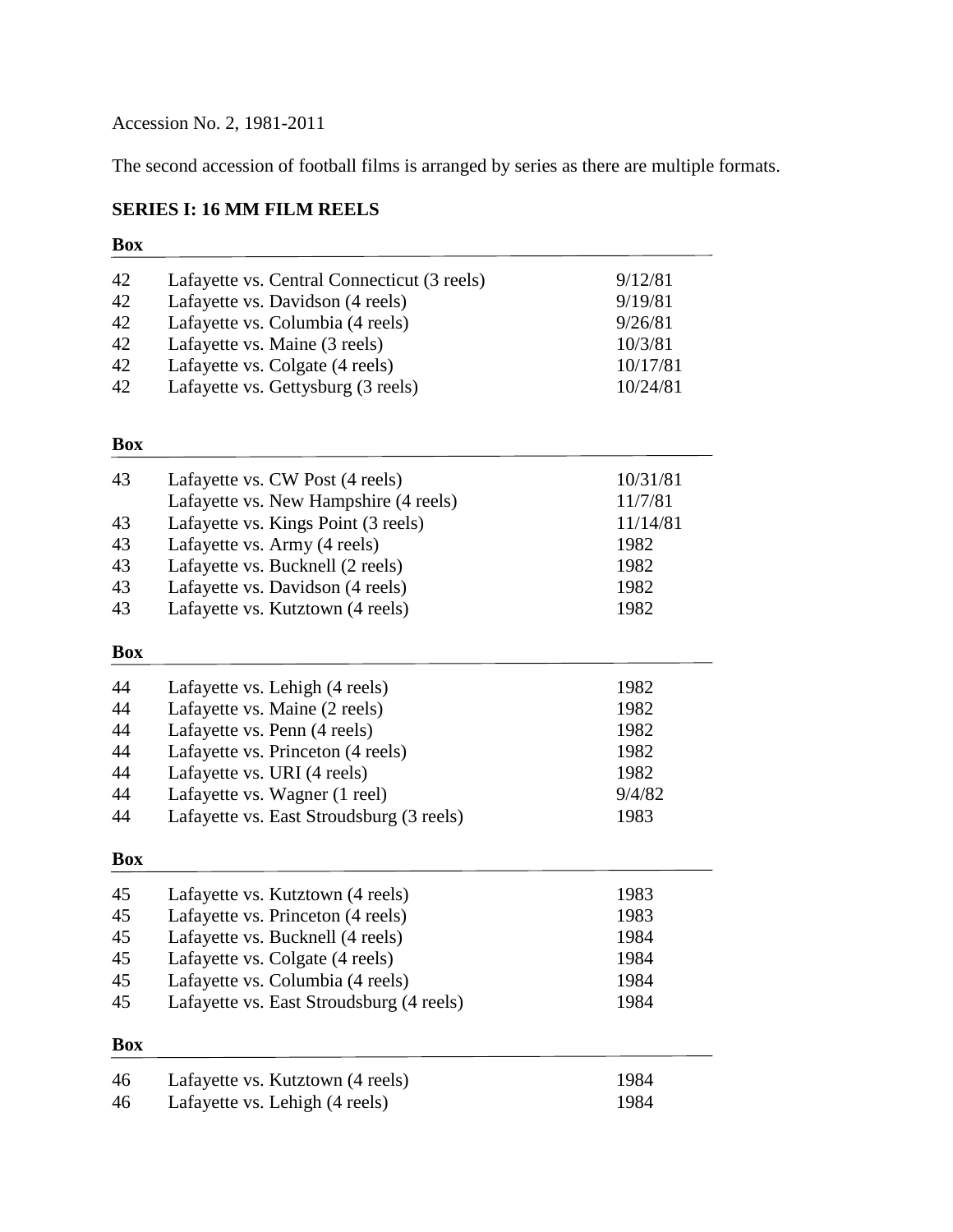| 46 | Lafayette vs. UConn (4 reels)                       | 1984 |
|----|-----------------------------------------------------|------|
| 46 | Lafayette vs. University of New Hampshire (4 reels) | 1984 |
| 46 | Lafayette vs. University of Rhode Island (4 reels)  | 1984 |
| 46 | Lafayette vs. Wagner (4 reels)                      | 1984 |
|    |                                                     |      |

| 47 | Lafayette vs. Colgate (4 reels)  | 1985 |
|----|----------------------------------|------|
| 47 | Lafayette vs. Columbia (4 reels) | 1985 |
| 47 | Lafayette vs. Cornell (3 reels)  | 1985 |
| 47 | Lafayette vs. JMU (4 reels)      | 1985 |
| 47 | Lafayette vs. Kutztown (4 reels) | 1985 |
| 47 | Lafayette vs. Lehigh (4 reels)   | 1985 |

# **Box**

| 48 | Lafayette vs. Navy (4 reels)                        | 1985 |
|----|-----------------------------------------------------|------|
| 48 | Lafayette vs. Towson (2 reels)                      | 1985 |
| 48 | Lafayette vs. University of New Hampshire (4 reels) | 1985 |
| 48 | Lafayette vs. University of Rhode Island (6 reels)  | 1985 |
| 48 | Lafayette Football                                  | 1985 |
| 48 | Lafayette vs. Army (5 reels)                        | 1986 |

# **Box**

| 49       | Lafayette vs. Bucknell (5 reels)                                    | 1986         |
|----------|---------------------------------------------------------------------|--------------|
| 49<br>49 | Lafayette vs. Colgate (3 reels)<br>Lafayette vs. Columbia (5 reels) | 1986<br>1986 |
| 49       | Lafayette vs. Cornell (3 reels)                                     | 1986         |
| 49       | Lafayette vs. Davidson (4 reels)                                    | 1986         |
| 49       | Lafayette vs. Holy Cross (5 reels)                                  | 1986         |

#### **Box**

| 50 | Lafayette vs. Kutztown (5 reels)                    | 1986 |
|----|-----------------------------------------------------|------|
| 50 | Lafayette vs. University of New Hampshire (5 reels) | 1986 |
| 50 | Lafayette vs. UPenn (5 reels)                       | 1986 |
| 50 | Lafayette vs. Army (5 reels)                        | 1987 |
| 50 | Lafayette vs. Bucknell (5 reels)                    | 1987 |

| 51 | Lafayette vs. Colgate (3 reels)    | 1987 |
|----|------------------------------------|------|
| 51 | Lafayette vs. Columbia (5 reels)   | 1987 |
| 51 | Lafayette vs. Cornell (2 reels)    | 1987 |
| 51 | Lafayette vs. Davidson (5 reels)   | 1987 |
| 51 | Lafayette vs. Holy Cross (5 reels) | 1987 |
| 51 | Lafayette vs. Kutztown (5 reels)   | 1987 |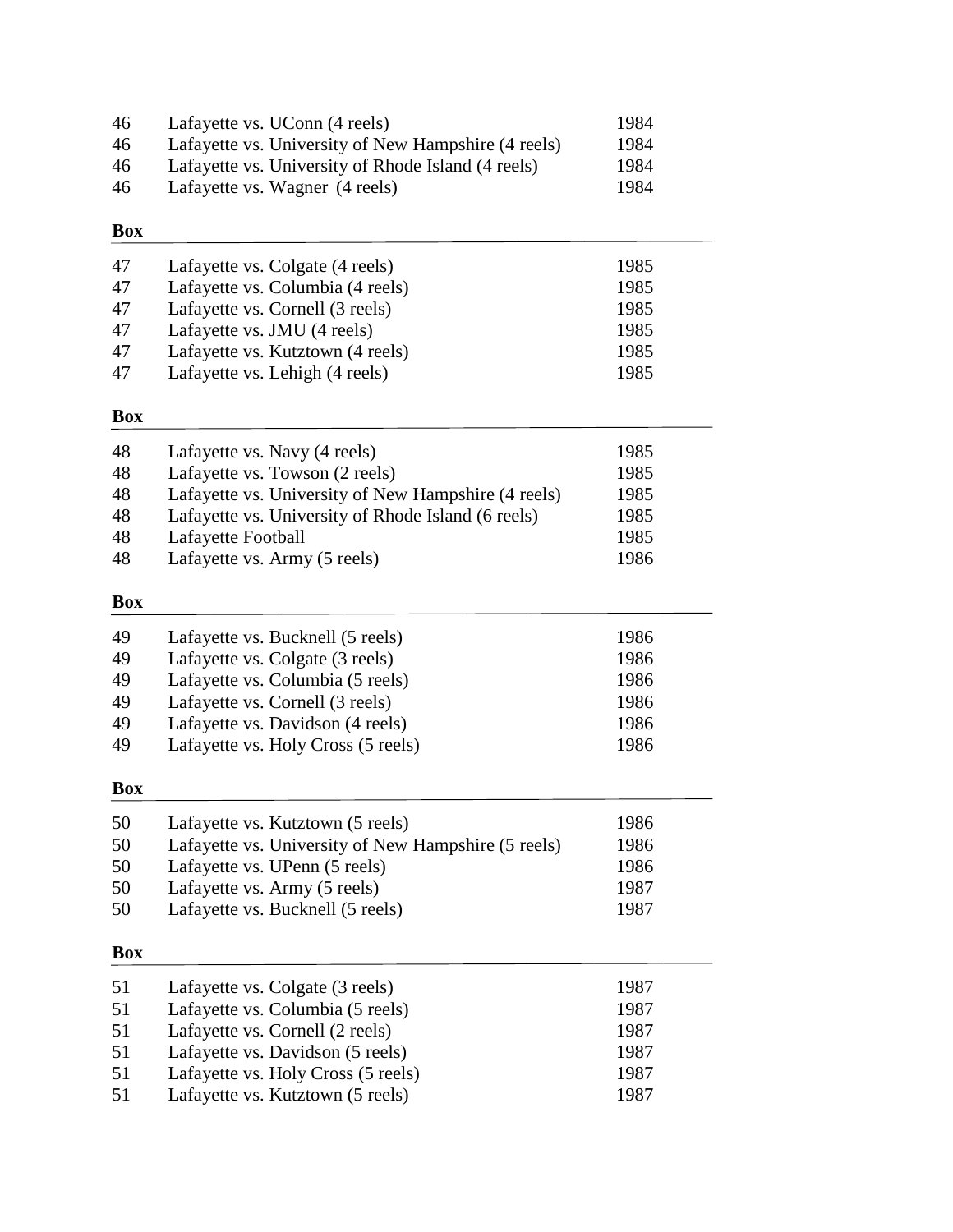| <b>Box</b> |                                                     |      |
|------------|-----------------------------------------------------|------|
| 52         | Lafayette vs. Lehigh (4 reels)                      | 1987 |
| 52         | Lafayette vs. University of New Hampshire (5 reels) | 1987 |
| 52         | Lafayette vs. UPenn (5 reels)                       | 1987 |
| 52         | Lafayette vs. Army (3 reels)                        | 1988 |
| 52         | Lafayette vs. Bucknell (5 reels)                    | 1988 |
| 52         | Lafayette vs. Colgate (4 reels)                     | 1988 |
| <b>Box</b> |                                                     |      |
| 53         | Lafayette vs. Columbia (3 reels)                    | 1988 |
| 53         | Lafayette vs. Cornell (5 reels)                     | 1988 |
| 53         | Lafayette vs. Davidson (5 reels)                    | 1988 |
| 53         | Lafayette vs. Holy Cross (3 reels)                  | 1988 |
| 53         | Lafayette vs. Kutztown (5 reels)                    | 1988 |
| 53         | Lafayette vs. Lehigh (3 reels)                      | 1988 |
| <b>Box</b> |                                                     |      |
| 54         | Lafayette vs. Mercyhurst (5 reels)                  | 1988 |
| 54         | Lafayette vs. Penn (5 reels)                        | 1988 |
| 54         | Lafayette vs. Bucknell (5 reels)                    | 1989 |
| 54         | Lafayette vs. Columbia (5 reels)                    | 1989 |
| 54         | Lafayette vs. Cornell (5 reels)                     | 1989 |
| <b>Box</b> |                                                     |      |
| 55         | Lafayette vs. Fordham (5 reels)                     | 1989 |
| 55         | Lafayette vs. Holy Cross (5 reels)                  | 1989 |
| 55         | Lafayette vs. Kutztown (5 reels)                    | 1989 |
| 55         | Lafayette vs. Penn (5 reels)                        | 1989 |
| 55         | Lafayette Highlight Film (2 reels)                  | 1989 |
| 55         | Lafayette vs. Army (5 reels)                        | 1990 |
| <b>Box</b> |                                                     |      |
| 56         | Lafayette vs. Bucknell (5 reels)                    | 1990 |
| 56         | Lafayette vs. Colgate (5 reels)                     | 1990 |
| 56         | Lafayette vs. Columbia (5 reels)                    | 1990 |
| 56         | Lafayette vs. Cornell (5 reels)                     | 1990 |
| 56         | Lafayette vs. Fordham (5 reels)                     | 1990 |
| Box        |                                                     |      |
| 57         | Lafayette vs. Kutztown (5 reels)                    | 1990 |
| 57         | Lafayette vs. Holy Cross (5 reels)                  | 1990 |
| 57         | Lafayette vs. Lehigh (4 reels)                      | 1990 |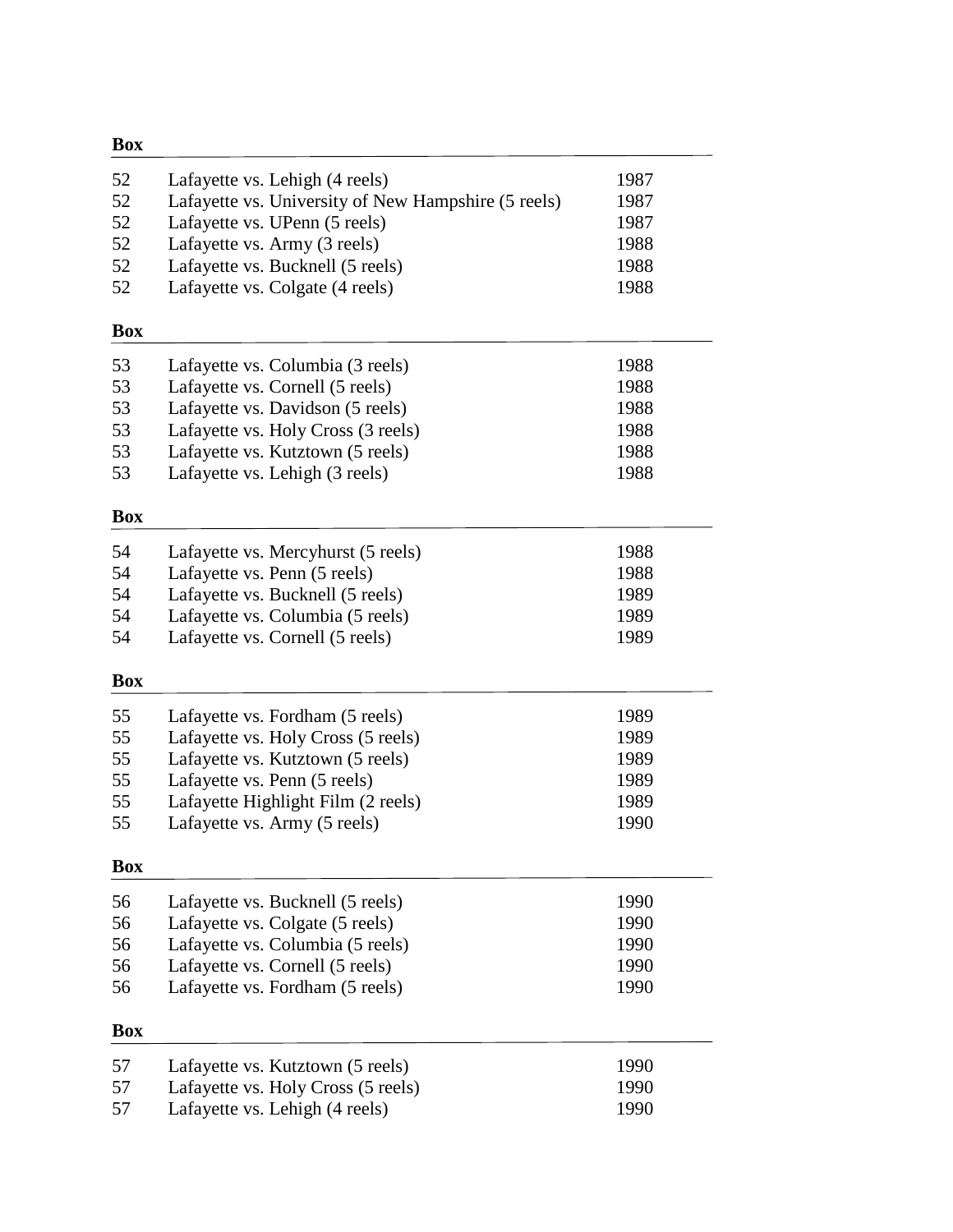| 57 | Lafayette vs. Penn (5 reels) | 1990 |
|----|------------------------------|------|
| 57 | Lafayette vs. Yale (5 reels) | 1990 |

| 58<br>58<br>58<br>58<br>58<br>58 | Lafayette vs. Bucknell (4 reels)<br>Lafayette vs. Colgate (4 reels)<br>Lafayette vs. Columbia (4 reels)<br>Lafayette vs. Cornell (4 reels)<br>Lafayette vs. Fordham (4 reels)<br>Lafayette vs. Holy Cross (4 reels) | undated<br>undated<br>undated<br>undated<br>undated<br>undated |
|----------------------------------|---------------------------------------------------------------------------------------------------------------------------------------------------------------------------------------------------------------------|----------------------------------------------------------------|
| <b>Box</b>                       |                                                                                                                                                                                                                     |                                                                |
| 59                               | Lafayette vs. Kutztown (4 reels)                                                                                                                                                                                    | undated                                                        |
| 59                               | Lafayette vs. Penn (4 reels)                                                                                                                                                                                        | undated                                                        |
| 59                               | Lafayette vs. Yale (4 reels)                                                                                                                                                                                        | undated                                                        |
| 59                               | Lafayette vs. Bucknell (1 reel, unboxed)                                                                                                                                                                            | undated                                                        |
| 59                               | Lafayette vs. Colgate (1 reel, unboxed)                                                                                                                                                                             | undated                                                        |
| 59                               | Lafayette Football (1 reel, unboxed)                                                                                                                                                                                | undated                                                        |
| 59                               | Lafayette Football (1 reel, unboxed)                                                                                                                                                                                | undated                                                        |
| <b>Box</b>                       |                                                                                                                                                                                                                     |                                                                |
| 60                               | Russo's Leopards (4 reels in box)                                                                                                                                                                                   | undated                                                        |
| 60                               | Lafayette Football/Bill Russo's Highlights '88                                                                                                                                                                      |                                                                |
|                                  | (3 reels in box)                                                                                                                                                                                                    | undated                                                        |
| 60                               | Russo Highlights (2 reels in box)                                                                                                                                                                                   | undated                                                        |
| 60                               | Russo Highlights (2 reels in box)                                                                                                                                                                                   | undated                                                        |
| 60                               | Russo Highlights (2 reels in box)                                                                                                                                                                                   | undated                                                        |
| 60                               | Bill Russo '88 Highlights (1 reel, unboxed)                                                                                                                                                                         | 1988                                                           |
| 60                               | <b>Bill Russo Edited Master (Betacam tape)</b>                                                                                                                                                                      | undated                                                        |

# **SERIES II: VHS TAPES (unless otherwise noted)**

| Lafayette Game Film #1                       | 11/18/89 |
|----------------------------------------------|----------|
| Lafayette Game Film #2                       | 11/18/89 |
| Lafayette vs. Lehigh $(125th$ Football Game) | 11/18/89 |
| Lafayette vs. Penn                           | 10/5/91  |
| Lafayette vs. Bucknell                       | 10/12/91 |
| Lafayette vs. Hofstra (Part 1)               | 10/26/91 |
| Lafayette vs. Hofstra (Part 2)               | 10/26/91 |
| Lafayette vs. Hofstra                        | 9/12/92  |
| Lafayette vs. Buffalo                        | 9/19/92  |
| Lafayette vs. Princeton                      | 9/26/92  |
| Lafayette vs. Army                           | 10/10/92 |
|                                              |          |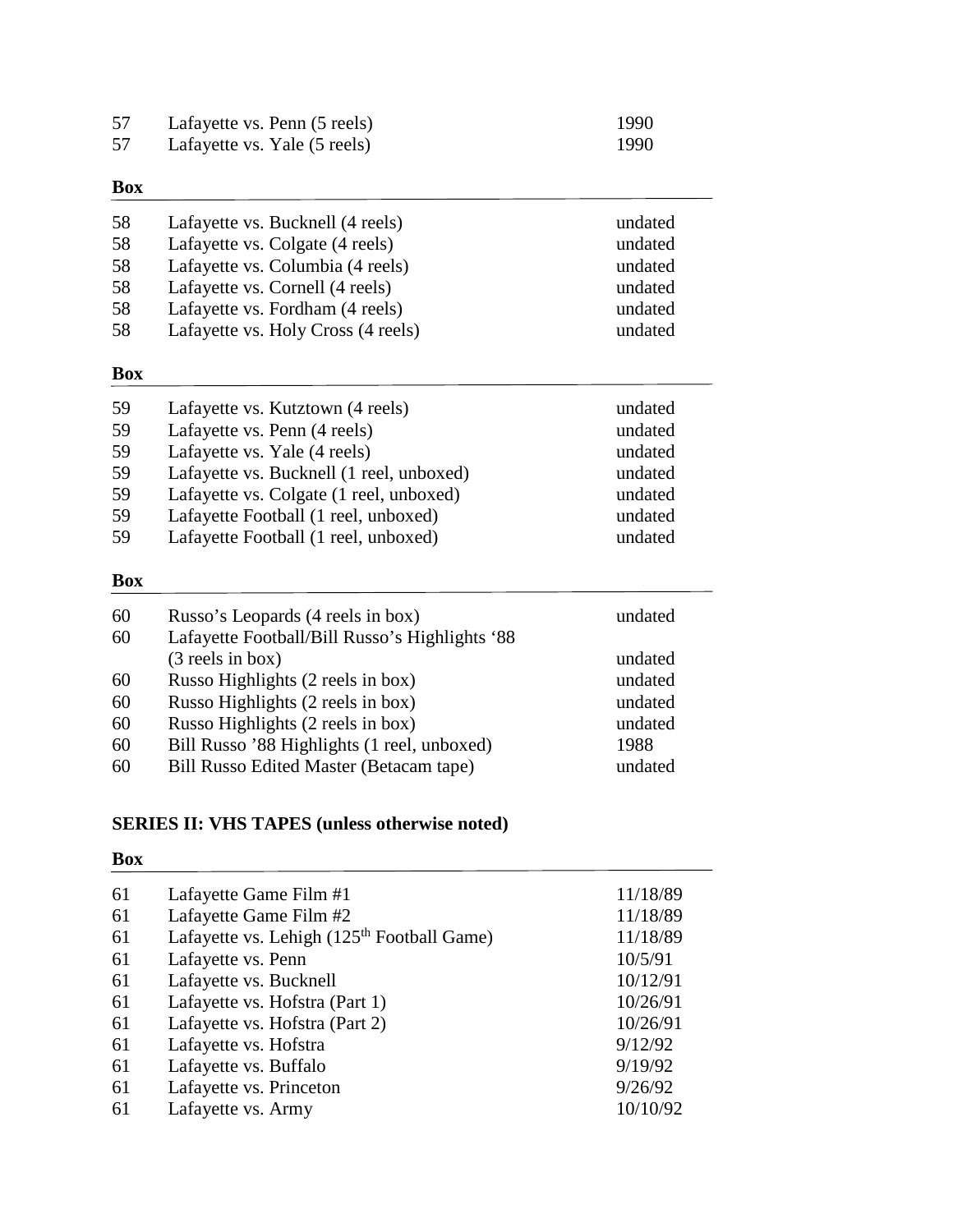| 61 | Lafayette vs. Harvard            | 10/17/92 |
|----|----------------------------------|----------|
| 61 | Lafayette vs. Colgate            | 10/31/92 |
| 61 | Lafayette vs. Holy Cross         | 11/7/92  |
| 61 | Lafayette vs. Lehigh             | 11/21/92 |
| 61 | Lafayette vs. Lehigh (Copy 2)    | 11/21/92 |
| 61 | Lafayette vs. Bucknell           | 9/11/93  |
| 61 | Lafayette vs. Buffalo            | 9/18/93  |
| 61 | Lafayette vs. Princeton          | 9/25/93  |
| 61 | Lafayette vs. Harvard            | 10/2/93  |
| 61 | Lafayette vs. Columbia           | 10/9/93  |
| 61 | Lafayette vs. Hofstra            | 10/16/93 |
| 61 | Lafayette vs. Fordham            | 10/23/93 |
| 61 | Lafayette vs. Colgate            | 10/30/93 |
| 61 | Lafayette vs. Holy Cross         | 11/6/93  |
| 61 | Lafayette vs. Army               | 11/13/93 |
| 61 | Lafayette vs. Lehigh             | 11/20/93 |
| 61 | Lafayette vs. East Stroudsburg   | 9/10/94  |
| 61 | Lafayette vs. U. of Pennsylvania | 9/17/94  |
| 61 | Lafayette vs. Hofstra            | 9/24/94  |
| 61 | Lafayette vs. Columbia           | 10/1/94  |
| 61 | Lafayette vs. Dartmouth          | 10/8/94  |
| 61 | Lafayette vs. Holy Cross         | 10/22/94 |
| 61 | Lafayette vs. Bucknell           | 10/29/94 |
| 61 | Lafayette vs. Colgate            | 11/5/94  |
| 61 | Lafayette vs. Fordham            | 11/12/94 |
| 61 | Lafayette vs. Lehigh             | 11/19/94 |

| 62 | Lafayette vs. U. of Buffalo | 9/9/95   |
|----|-----------------------------|----------|
| 62 | Lafayette vs. Hofstra       | 9/16/95  |
| 62 | Lafayette vs. U of Penn     | 9/23/95  |
| 62 | Lafayette vs. Columbia      | 9/31/95  |
| 62 | Lafayette vs. Dartmouth     | 10/7/95  |
| 62 | Lafayette vs. Princeton     | 10/14/95 |
| 62 | Lafayette vs. Holy Cross    | 10/21/95 |
| 62 | Lafayette vs. Bucknell      | 10/28/95 |
| 62 | Lafayette vs. Colgate       | 11/4/95  |
| 62 | Lafayette vs. Fordham       | 11/11/95 |
| 62 | Lafayette vs. Lehigh        | 11/18/95 |
| 62 | Lafayette vs. Millersville  | 9/14/96  |
| 62 | Lafayette vs. Northeastern  | 9/21/96  |
| 62 | Lafayette vs. Cornell       | 9/28/96  |
| 62 | Lafayette vs. Harvard       | 10/5/96  |
| 62 | Lafayette vs. Columbia      | 10/19/96 |
| 62 | Lafayette vs. Colgate       | 10/26/96 |
| 62 | Lafayette vs. Army          | 11/2/96  |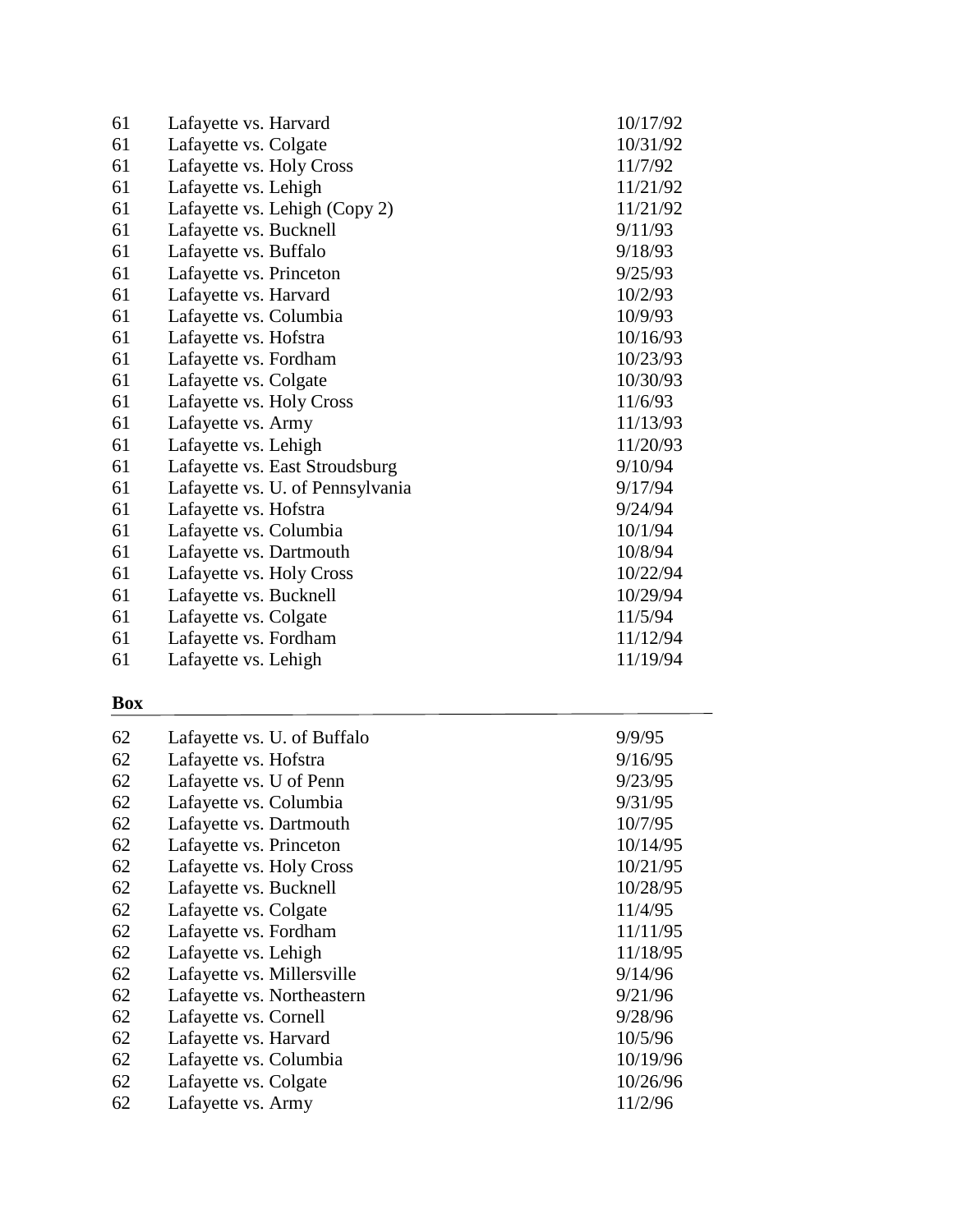| 62 | Lafayette vs. Bucknell           | 11/9/96  |
|----|----------------------------------|----------|
| 62 | Lafayette vs. Holy Cross         | 11/16/96 |
| 62 | Lafayette vs. Lehigh             | 11/23/96 |
| 62 | Lafayette vs. Fordham            | 9/6/97   |
| 62 | Lafayette vs. Fordham (TV Copy)  | 9/6/97   |
| 62 | Lafayette vs. Army               | 9/13/97  |
| 62 | Lafayette vs. Army (TV Copy)     | 9/13/97  |
| 62 | Lafayette vs. Bucknell           | 9/20/97  |
| 62 | Lafayette vs. Bucknell (TV Copy) | 9/20/97  |
| 62 | Lafayette vs. Brown              | 9/27/97  |
| 62 | Lafayette vs. Columbia           | 10/4/97  |
| 62 | Lafayette vs. Columbia (TV Copy) | 10/4/97  |
| 62 | Lafayette vs. Colgate            | 10/11/97 |
| 62 | Lafayette vs. Colgate (TV Copy)  | 10/11/97 |
| 62 | Lafayette vs. Cornell            | 10/18/97 |
| 62 | Lafayette vs. Towson             | 10/25/97 |
| 62 | Lafayette vs. New Haven          | 11/1/97  |
| 62 | Lafayette vs. Holy Cross         | 11/15/97 |
| 62 | Lafayette vs. Lehigh             | 11/22/97 |
| 62 | Lafayette vs. Lehigh (Copy 2)    | 1997     |
| 62 | Lafayette vs. Lehigh             | 11/20/99 |
| 62 | Lafayette vs. Lehigh (Copy 2)    | 11/20/99 |
| 62 | Lafayette vs. Princeton          | 9/16/00  |
| 62 | Lafayette vs. Harvard            | 9/20/00  |
| 62 | Lafayette vs. Lehigh             | 11/18/00 |
| 62 | Lafayette vs. Lehigh (Copy 2)    | 11/18/00 |
| 62 | Lafayette vs. Towson             | 2000     |

| 63 | Lafayette vs. Holy Cross                     | 2000     |
|----|----------------------------------------------|----------|
| 63 | Lafayette vs. Harvard (Betacam SP) (4 tapes) | 9/29/01  |
| 63 | Lafayette vs. Bucknell (TV Copy)             | 10/13/01 |
| 63 | Lafayette vs. Colgate (TV Copy)              | 10/27/01 |
| 63 | Lafayette vs. Columbia (TV Copy)             | 2001     |
| 63 | Lafayette vs. Lehigh                         | 2001     |
| 63 | Lafayette vs. Holy Cross                     | 11/16/02 |
| 63 | Lafayette vs. Lehigh (Tape 1)                | 2002     |
| 63 | Lafayette vs. Lehigh (Tape 2)                | 2002     |
| 63 | Lafayette vs. Lehigh                         | 11/22/03 |
| 63 | Lafayette vs. Lehigh (TV Copy)               | 11/22/03 |
| 63 | Lafayette vs. Columbia                       | 2003     |
| 63 | Lafayette vs. Marist                         | 9/4/04   |
| 63 | Lafayette vs. Richmond                       | 9/25/04  |
| 63 | Lafayette vs. Colgate                        | 11/6/04  |
| 63 | Lafayette vs. Holy Cross                     | 11/13/04 |
| 63 | Lafayette vs. Delaware (NCAA I-AA Playoffs)  | 11/27/04 |
|    |                                              |          |

 $\overline{\phantom{a}}$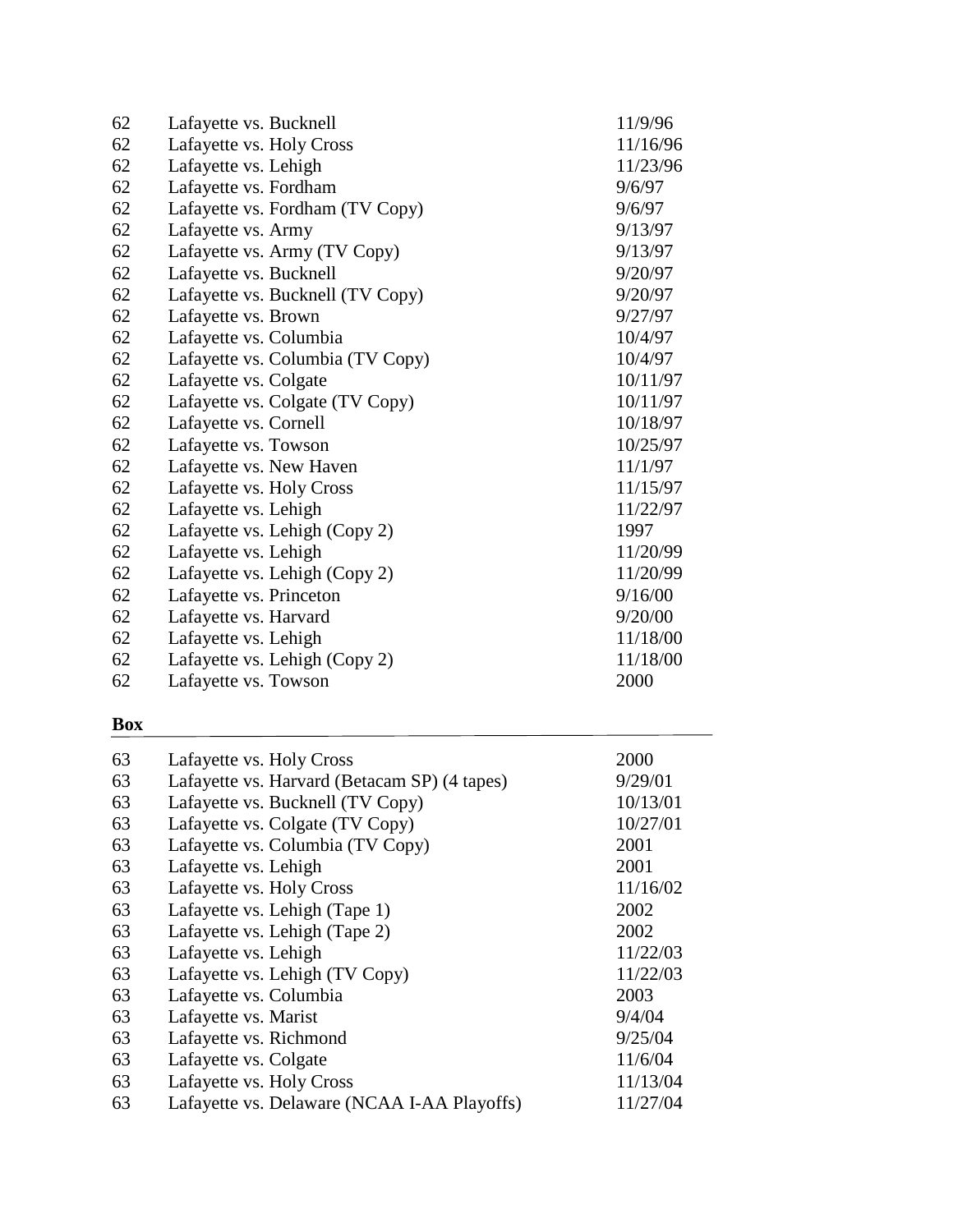| 63 | Lafayette vs. Lehigh (Patriot League Game)         | 2/26/06   |
|----|----------------------------------------------------|-----------|
| 63 | Lafayette vs. Marist                               | 9/3/05    |
| 63 | Lafayette vs. Richmond                             | 9/10/05   |
| 63 | Lafayette vs. Fordham                              | 9/24/05   |
| 63 | Lafayette vs. Georgetown                           | 10/1/05   |
| 63 | Lafayette vs. Columbia                             | 10/8/05   |
| 63 | Lafayette vs. Appalachian St. (NCAA I-AA Playoffs) | 11/26/05  |
| 63 | Lafayette vs. UMass                                | 11/25/06  |
| 63 | Lafayette vs. Holy Cross                           | 11/10/07  |
| 63 | Lafayette vs. Towson                               | undated   |
| 63 | Football Highlights                                | 1985      |
| 63 | Hilite                                             | 1986      |
| 63 | Football Highlight Tape                            | 1988/1991 |
|    |                                                    | 1992-1994 |
| 63 | Football Highlight                                 | 1989      |
| 63 | Football Highlight (Copy 2)                        | 1989      |
| 63 | Hilite                                             | 1990      |
| 63 | Lafayette Football Too Legit                       | 1991      |
| 63 | Lafayette Leopards Highlight Reel                  | 1992      |
| 63 | Lafayette Leopards Highlight Reel (Copy 2)         | 1992      |

| 64 | Lafayette Football Reel                    | 1993 |
|----|--------------------------------------------|------|
| 64 | Lafayette Football Hilite Reel             | 1994 |
| 64 | Lafayette Football Hilite (Copy 2)         | 1994 |
| 64 | <b>Football Hilite Reel</b>                | 1995 |
| 64 | Lafayette Football Highlight Reel          | 1996 |
| 64 | Lafayette Football Highlight Reel (Copy 2) | 1996 |
| 64 | Lafayette Football Highlight Reel          | 1997 |
| 64 | Lafayette Football Highlight Reel (Copy 2) | 1997 |
| 64 | Lafayette Football Highlight Video         | 2002 |
| 64 | Lafayette Football Highlight Video         | 2004 |
| 64 | Lafayette Football Highlight Film          | 2005 |
| 64 | Lafayette Football Highlights              | 2006 |
| 64 | Lafayette Football Highlights (Copy 2)     | 2006 |
|    |                                            |      |

# **SERIES III: Mini DV tapes**

| $64/A$ Lafayette vs. Harvard-1 <sup>st</sup> half wide | 2003   |
|--------------------------------------------------------|--------|
| $64/A$ Lafayette vs. Harvard-2 <sup>nd</sup> half wide | 2003   |
| $64/A$ Lafayette vs. Marist-1 <sup>st</sup> half tight | 9/3/05 |
| $64/A$ Lafayette vs. Marist-2 <sup>nd</sup> half tight | 9/3/05 |
| $64/A$ Lafayette vs. Marist-1 <sup>st</sup> half wide  | 9/3/05 |
| $64/A$ Lafayette vs. Marist-2 <sup>nd</sup> half wide  | 9/3/05 |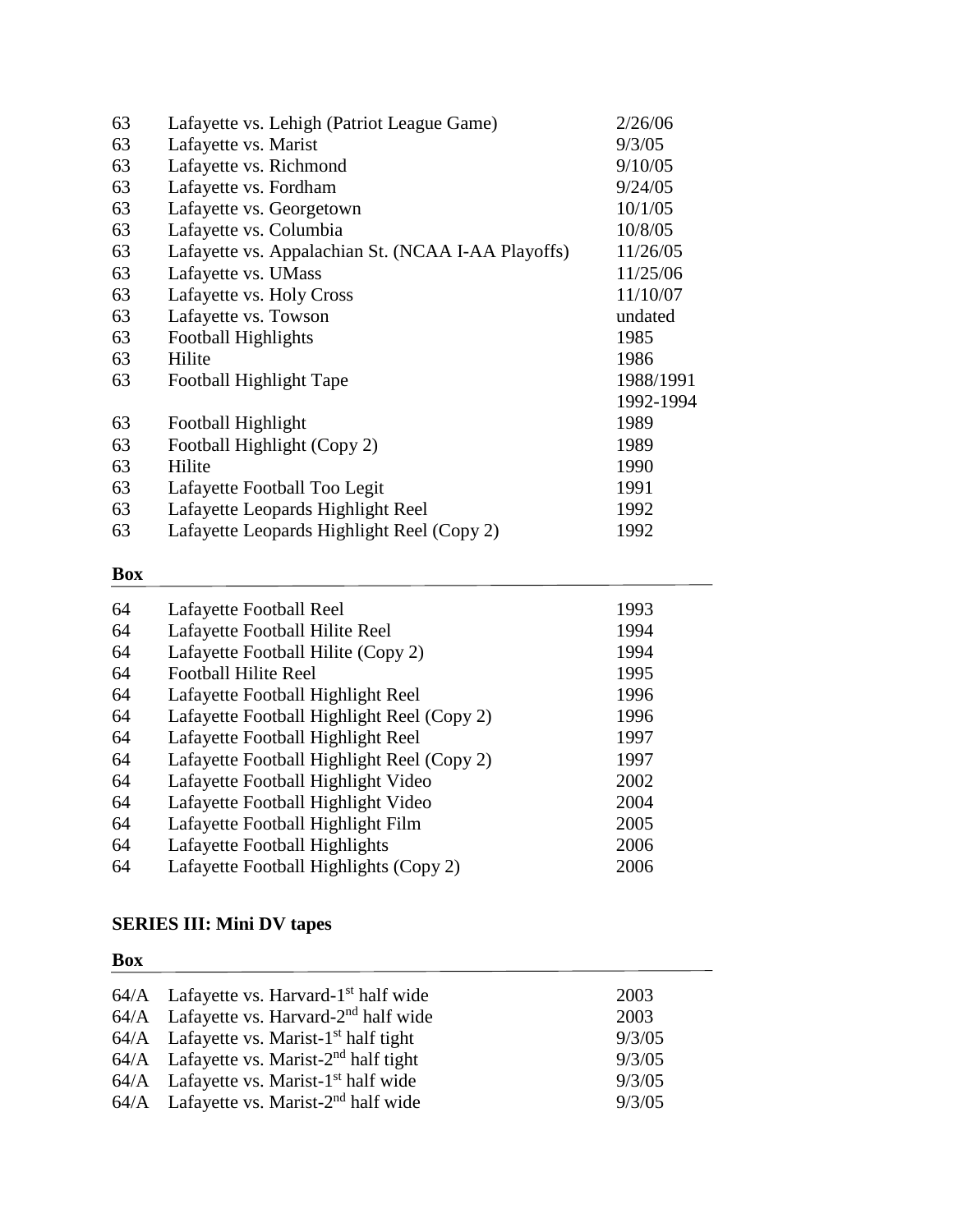| 64/A | Lafayette vs. Richmond- $2nd$ half tight (1 <sup>st</sup> half?)             | 9/10/05  |
|------|------------------------------------------------------------------------------|----------|
| 64/A | Lafayette vs. Richmond- $2nd$ half tight                                     | 9/10/05  |
| 64/A | Lafayette vs. Richmond-1 <sup>st</sup> half wide                             | 9/10/05  |
| 64/A | Lafayette vs. Richmond- $2nd$ half wide                                      | 9/10/05  |
| 64/A | Lafayette vs. Princeton-1 <sup>st</sup> half tight                           | 9/17/05  |
| 64/A | Lafayette vs. Princeton- $2nd$ half tight                                    | 9/17/05  |
| 64/A | Lafayette vs. Princeton-1 <sup>st</sup> half wide                            | 9/17/05  |
| 64/A | Lafayette vs. Princeton- $2nd$ half wide                                     | 9/17/05  |
| 64/A | Lafayette vs. Fordham- $1st$ half tight                                      | 9/24/05  |
| 64/A | Lafayette vs. Fordham-2 <sup>nd</sup> half tight                             | 9/24/05  |
| 64/A | Lafayette vs. Fordham-1 <sup>st</sup> half wide                              | 9/24/05  |
| 64/A | Lafayette vs. Fordham-2 <sup>nd</sup> half wide                              | 9/24/05  |
| 64/A | Lafayette vs. Georgetown- $1st$ half tight                                   | 10/1/05  |
| 64/A | Lafayette vs. Georgetown- $2nd$ half tight                                   | 10/1/05  |
| 64/A | Lafayette vs. Georgetown-1 <sup>st</sup> half wide                           | 10/1/05  |
| 64/A | Lafayette vs. Georgetown-2 <sup>nd</sup> half wide                           | 10/1/05  |
| 64/A | Lafayette vs. Columbia-1 <sup>st</sup> half tight                            | 10/8/05  |
| 64/A | Lafayette vs. Columbia- $2nd$ half tight                                     | 10/8/05  |
| 64/A | Lafayette vs. Columbia-1 <sup>st</sup> half wide                             | 10/8/05  |
| 64/A | Lafayette vs. Columbia-2 <sup>nd</sup> half wide                             | 10/8/05  |
| 64/A | Lafayette vs. Harvard-1 <sup>st</sup> half tight                             | 10/15/05 |
| 64/A | Lafayette vs. Harvard-2 <sup>nd</sup> half tight                             | 10/15/05 |
| 64/A | Lafayette vs. Harvard-1 <sup>st</sup> half wide                              | 10/15/05 |
| 64/A | Lafayette vs. Harvard-2 <sup>nd</sup> half wide                              | 10/15/05 |
| 64/A | Lafayette vs. Bucknell-1 <sup>st</sup> half tight                            | 10/29/05 |
| 64/A | Lafayette vs. Bucknell- $2nd$ half tight                                     | 10/29/05 |
| 64/A | Lafayette vs. Bucknell-1 <sup>st</sup> half wide                             | 10/29/05 |
| 64/A | Lafayette vs. Bucknell-2 <sup>nd</sup> half wide                             | 10/29/05 |
| 64/A | Lafayette vs. Colgate- $1st$ half tight                                      | 11/5/05  |
| 64/A | Lafayette vs. Colgate- $2nd$ half tight                                      | 11/5/05  |
| 64/A | Lafayette vs. Colgate- $1st$ half wide                                       | 11/5/05  |
| 64/A | Lafayette vs. Colgate- $2nd$ half wide                                       | 11/5/05  |
| 64/A | Lafayette vs. Holy Cross-1 <sup>st</sup> half tight                          | 11/12/05 |
| 64/A | Lafayette vs. Holy Cross-2 <sup>nd</sup> half tight                          | 11/12/05 |
| 64/A | Lafayette vs. Holy Cross-1 <sup>st</sup> half wide                           | 11/12/05 |
| 64/A | Lafayette vs. Holy Cross- $2nd$ half wide                                    | 11/12/05 |
| 64/A | Lafayette vs. Lehigh-1 <sup>st</sup> half tight                              | 11/19/05 |
| 64/A | Lafayette vs. Lehigh-2 <sup>nd</sup> half tight                              | 11/19/05 |
| 64/A | Lafayette vs. Lehigh-1 <sup>st</sup> half wide                               | 11/19/05 |
| 64/A | Lafayette vs. Lehigh-2 <sup>nd</sup> half wide                               | 11/19/05 |
| 64/A | Lafayette vs. Sacred Heart-1 <sup>st</sup> half tight                        | 9/2/06   |
| 64/A | Lafayette vs. Sacred Heart-2 <sup>nd</sup> half tight                        | 9/2/06   |
| 64/A | Lafayette vs. Sacred Heart-1 <sup>st</sup> half wide                         | 9/2/06   |
| 64/A | Lafayette vs. Sacred Heart-1 <sup>st</sup> half wide (2 <sup>nd</sup> half?) | 9/2/06   |
| 64/A | Lafayette vs. Bucknell-1 <sup>st</sup> half tight                            | 9/9/06   |
| 64/A | Lafayette vs. Bucknell- $2nd$ half tight                                     | 9/9/06   |
|      |                                                                              |          |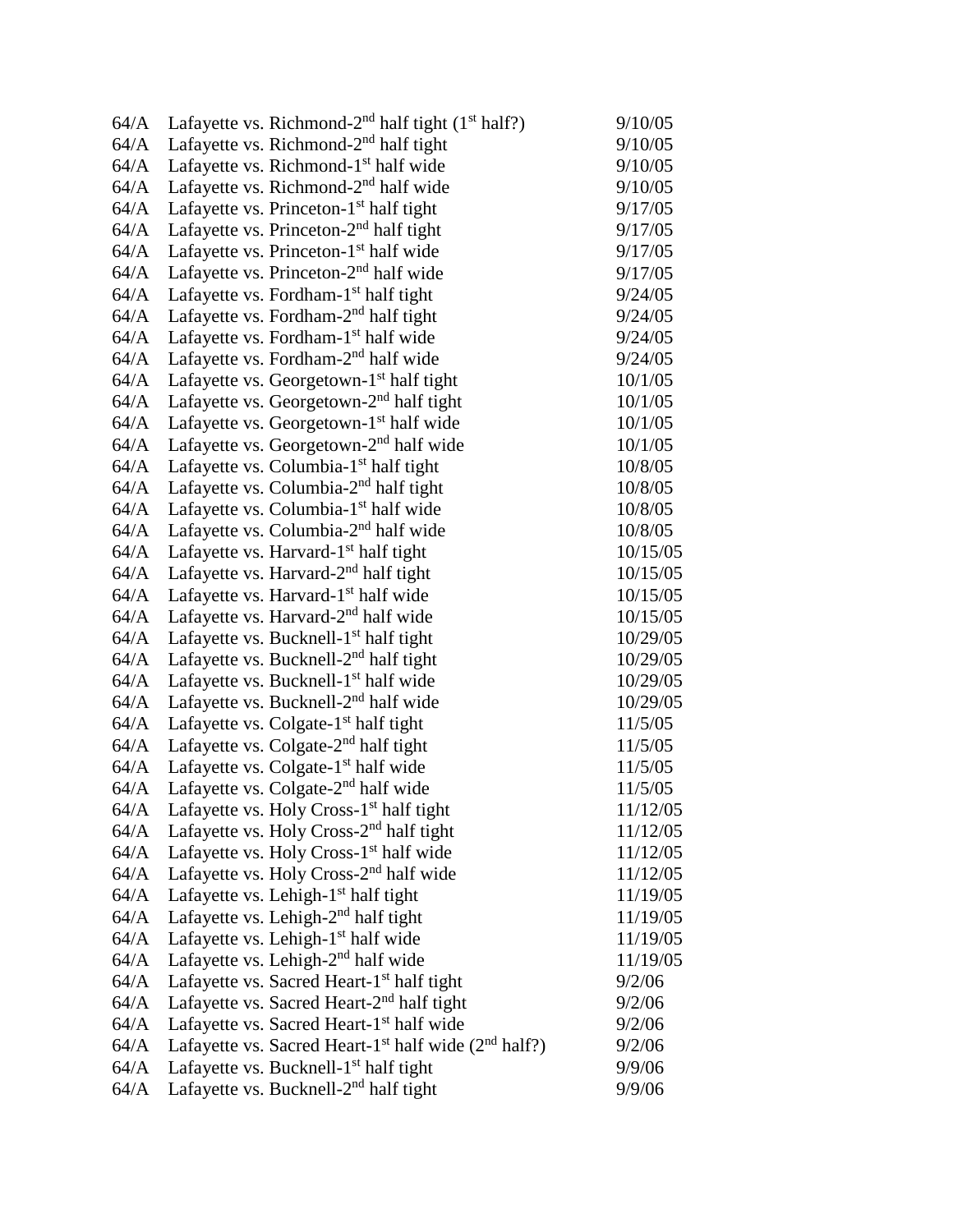| 64/A | Lafayette vs. Bucknell-1 <sup>st</sup> half wide    | 9/9/06   |
|------|-----------------------------------------------------|----------|
| 64/A | Lafayette vs. Bucknell-2 <sup>nd</sup> half wide    | 9/9/06   |
| 64/A | Lafayette vs. Penn-1 <sup>st</sup> half tight       | 9/16/06  |
| 64/A | Lafayette vs. Penn- $2nd$ half tight                | 9/16/06  |
| 64/A | Lafayette vs. Penn-1 <sup>st</sup> half wide        | 9/16/06  |
| 64/A | Lafayette vs. Penn- $2nd$ half wide                 | 9/16/06  |
| 64/A | Lafayette vs. Princeton- $1st$ half tight           | 9/23/06  |
| 64/A | Lafayette vs. Princeton- $2nd$ half tight           | 9/23/06  |
| 64/A | Lafayette vs. Princeton-1 <sup>st</sup> half wide   | 9/23/06  |
| 64/A | Lafayette vs. Princeton-2 <sup>nd</sup> half wide   | 9/23/06  |
| 64/A | Lafayette vs. Yale- $1st$ half tight                | 9/30/06  |
| 64/A | Lafayette vs. Yale- $2nd$ half tight                | 9/30/06  |
| 64/A | Lafayette vs. Yale-1 <sup>st</sup> half wide        | 9/30/06  |
| 64/A | Lafayette vs. Yale- $2nd$ half wide                 | 9/30/06  |
| 64/A | Lafayette vs. Harvard- $1st$ half tight             | 10/14/06 |
| 64/A | Lafayette vs. Harvard-2 <sup>nd</sup> half tight    | 10/14/06 |
| 64/A | Lafayette vs. Harvard-1 <sup>st</sup> half wide     | 10/14/06 |
| 64/A | Lafayette vs. Harvard-2 <sup>nd</sup> half wide     | 10/14/06 |
| 64/A | Lafayette vs. Holy Cross-1 <sup>st</sup> half tight | 10/21/06 |
| 64/A | Lafayette vs. Holy Cross-2 <sup>nd</sup> half tight | 10/21/06 |
| 64/A | Lafayette vs. Holy Cross-1 <sup>st</sup> half wide  | 10/21/06 |
| 64/A | Lafayette vs. Holy Cross-2 <sup>nd</sup> half wide  | 10/21/06 |
| 64/A | Lafayette vs. Colgate- $1st$ half tight             | 10/28/06 |
| 64/A | Lafayette vs. Colgate- $2nd$ half tight             | 10/28/06 |
| 64/A | Lafayette vs. Colgate-1 <sup>st</sup> half wide     | 10/28/06 |
| 64/A | Lafayette vs. Colgate-2 <sup>nd</sup> half wide     | 10/28/06 |
| 64/A | Lafayette vs. Fordham-1 <sup>st</sup> half tight    | 11/4/06  |
| 64/A | Lafayette vs. Fordham- $2nd$ half tight             | 11/4/06  |
| 64/A | Lafayette vs. Fordham-1 <sup>st</sup> half wide     | 11/4/06  |
| 64/A | Lafayette vs. Fordham-2 <sup>nd</sup> half wide     | 11/4/06  |
| 64/A | Lafayette vs. Georgetown- $1st$ half tight          | 11/11/06 |
| 64/A | Lafayette vs. Georgetown-2 <sup>nd</sup> half tight | 11/11/06 |
| 64/A | Lafayette vs. Georgetown-1st half wide              | 11/11/06 |
| 64/A | Lafayette vs. Georgetown- $2nd$ half wide           | 11/11/06 |

| 64/B | Lafayette vs. Lehigh- $1st$ half wide              | 11/18/06 |
|------|----------------------------------------------------|----------|
| 64/B | Lafayette vs. Lehigh-2 <sup>nd</sup> half wide     | 11/18/06 |
| 64/B | Lafayette vs. Princeton-1 <sup>st</sup> half tight | 9/22/07  |
| 64/B | Lafayette vs. Princeton- $2nd$ half tight          | 9/22/07  |
| 64/B | Lafayette vs. Princeton-1 <sup>st</sup> half wide  | 9/22/07  |
| 64/B | Lafayette vs. Colgate-1 <sup>st</sup> half wide    | undated  |
| 64/B | Lafayette vs. Colgate- $2nd$ half wide             | undated  |
| 64/B | Lafayette vs. Columbia-1 <sup>st</sup> half wide   | undated  |
| 64/B | Lafayette vs. Colulmbia-2 <sup>nd</sup> half wide  | undated  |
| 64/B | Lafayette vs. Georgetown-1 <sup>st</sup> half wide | undated  |
|      |                                                    |          |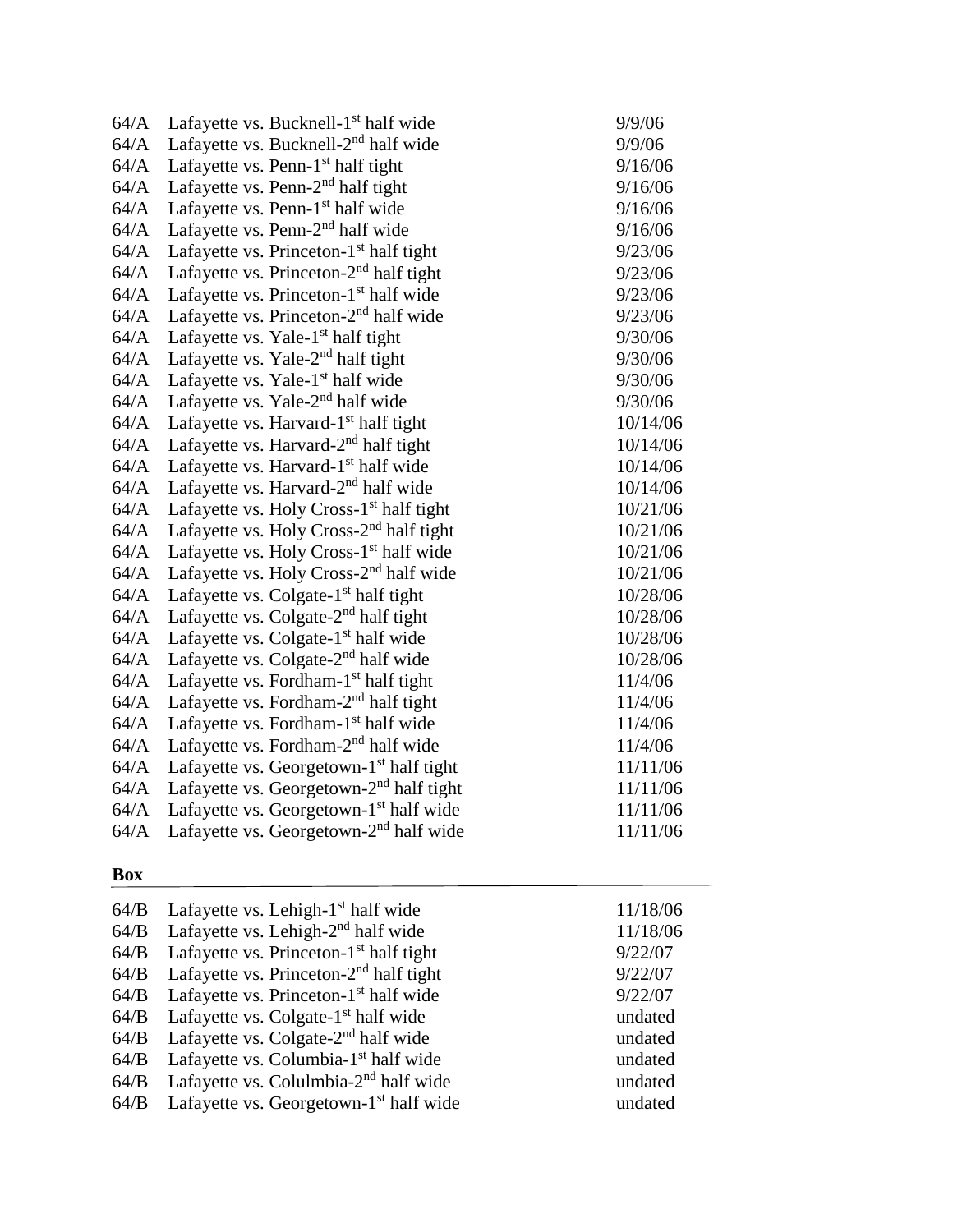- $64/B$  Lafayette vs. Georgetown-2<sup>nd</sup> half wide undated
- 64/B Lafayette vs. Princeton-1<sup>st</sup> half wide undated

64/B Lafayette vs. Princeton-2nd half wide undated

#### **SERIES IV: DVD's**

#### **Box**

| 64/C | Lafayette vs. Sacred Heart                | 9/2/06   |
|------|-------------------------------------------|----------|
| 64/C | Lafayette vs. Yale                        | 9/30/06  |
| 64/C | Lafayette vs. Princeton                   | 2007     |
| 64/C | Lafayette vs. Harvard                     | 10/4/08  |
| 64/C | Lafayette vs. Columbia                    | 10/11/08 |
| 64/C | Lafayette vs. Liberty                     | 10/18/08 |
| 64/C | Lafayette vs. Fordham                     | 10/25/08 |
| 64/C | Lafayette vs. Colgate                     | 11/1/08  |
| 64/C | Lafayette vs. Bucknell                    | 11/8/08  |
| 64/C | Lafayette vs. Holy Cross                  | 11/15/08 |
| 64/C | Lafayette vs. Lehigh                      | 11/22/08 |
| 64/C | Lafayette Football Halftime Show          | 10/24/09 |
| 64/C | Lafayette vs. Harvard                     | 10/1/11  |
| 64/C | Lafayette vs. Harvard (Copy 2)            | 10/1/11  |
| 64/C | Lafayette vs. Holy Cross                  | 11/12/11 |
| 64/C | Lafayette vs. Lehigh                      | 11/19/11 |
| 64/C | Lafayette Football Hilites                | 2008     |
| 64/C | Lafayette Football Season Highlight Video | 2010     |
| 64/C | Lafayette Football Season Highlights      | 2011     |

#### **SERIES V: Copies of films**

#### **Box 1**

October 22, 1938 N.Y.U. vs. Lafayette (6 to 7) Fisher Field [copy of reels 1 & 2]

November 4, 1939 Lafayette vs. N.Y.U. (0 to 14) Ohio Field [copy of reel 2]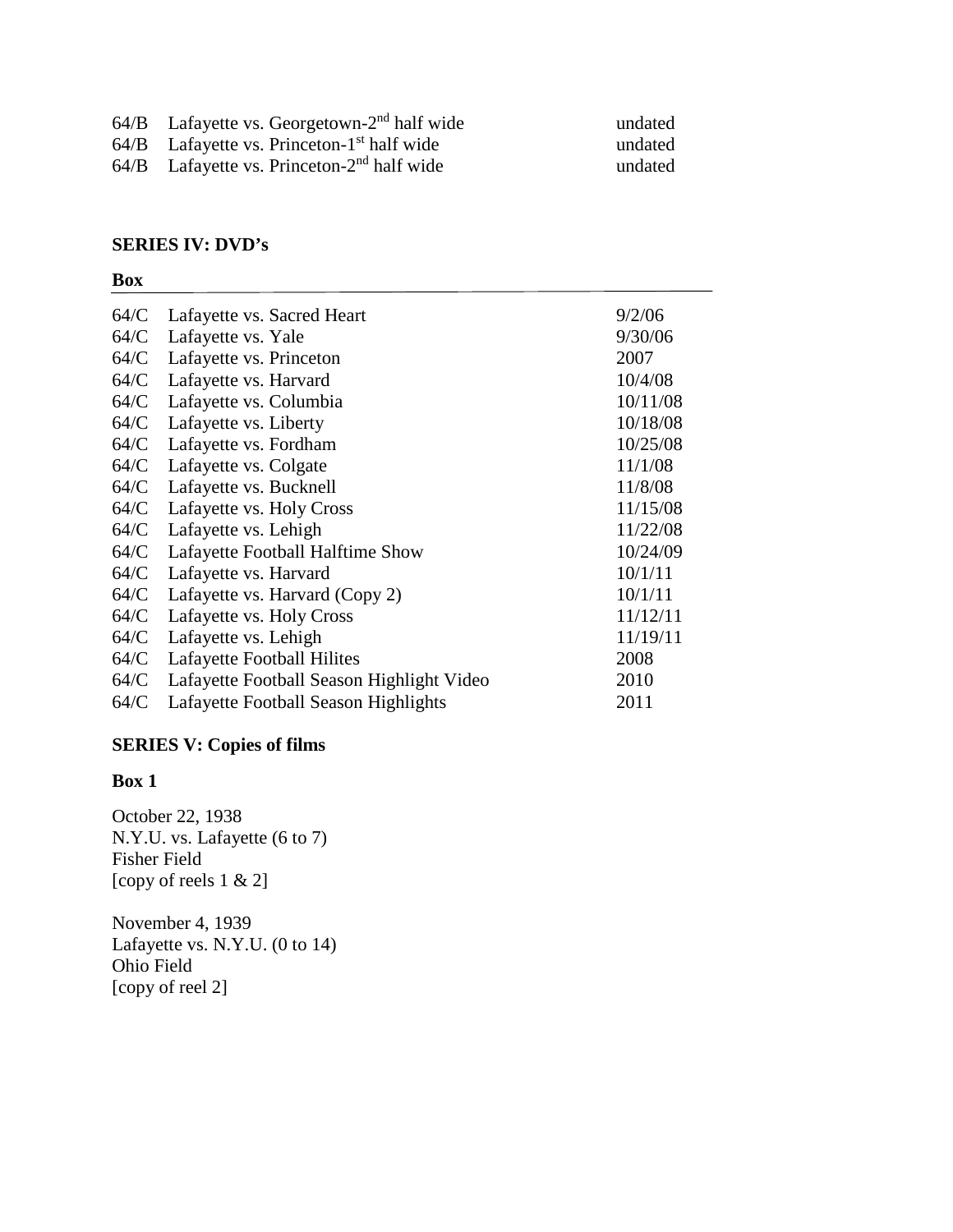The following Lafayette vs. Lehigh games were transferred to DVD from DVC Pro Tapes. The original DVC Pro Tapes were destroyed in shipment. Games notes for original DVC Pro Tapes are filed with the DVD copies.

Game Film #1 Lafayette vs. Lehigh games: 1937, 1940, 1947, 1950, 1949

Game Film #2 Lafayette vs. Lehigh games: 1950s, 1955, 1964, 1962, 1963, 1973

Game Film #3 Lafayette vs. Lehigh games: 1972, 1974, 1975

Game Film #4 Lafayette vs. Lehigh games: 1972, 1964, 1963

Game Film #5 Lafayette vs. Lehigh games: 1977, 1981, 1987, 1962, 1978, 1980

No Game Film #6

Game Film #7 is missing

Lafayette vs. Waynesburg, 1962

Lafayette vs. Lehigh, 1976

#### **Box 2**

The following reproductions of Lafayette football games were purchased from footballvideos.com.

VHS Tape #1 Lafayette vs. Bucknell, 1957 Lafayette vs. Temple, 1959

VHS Tape #2 Lafayette vs. Penn, 1971 Lafayette vs. Gettysburg, 1972 Lafayette vs. Penn, 1973 Lafayette vs. Maine, 1973

VHS Tape #3 Lafayette vs. Hofstra, 1974 Lafayette vs. Army, 1974 Lafayette vs. Davidson, 1975